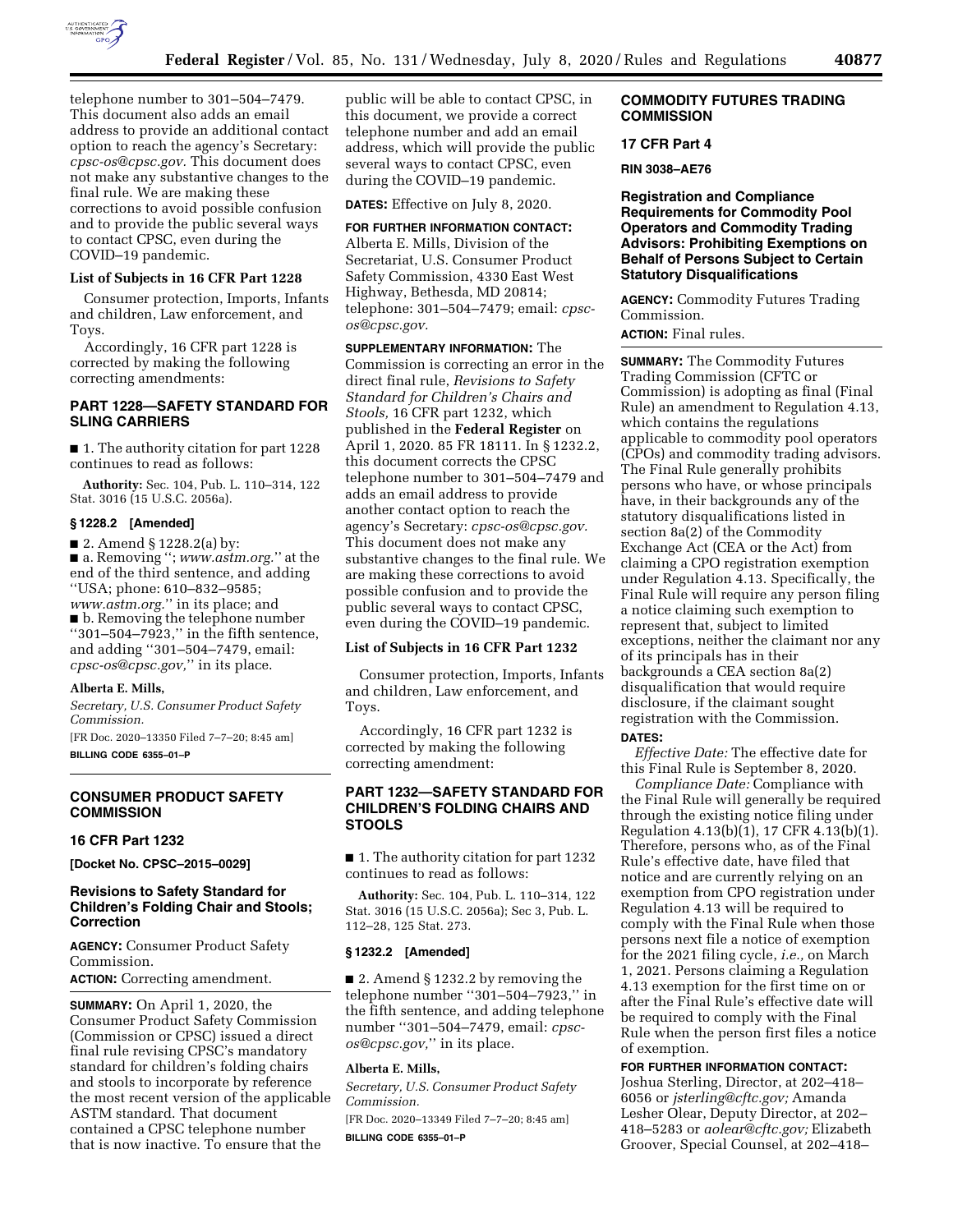5985 or *[egroover@cftc.gov,](mailto:egroover@cftc.gov)* Division of Swap Dealer and Intermediary Oversight, Commodity Futures Trading Commission, Three Lafayette Centre, 1151 21st Street NW, Washington, DC 20581.

#### **SUPPLEMENTARY INFORMATION:**

#### **Table of Contents**

I. Background

- a. Statutory and Regulatory Background
- b. The Commission's October 2018 Proposal, Request for Public Comment, and Recent Final Rules
- II. Final Rules
	- a. Proposed Regulation 4.13(a)(6): A Proposal To Prohibit Statutory Disqualifications in CPOs Claiming Exemption Under Regulation 4.13 b. General Comments
	-
	- c. The Final Rule: New Regulation 4.13(b)(1)(iii) and Responses To Specific Comments
	- i. Prohibition v. Disclosure: Clarifying the Consequences of New Regulation 4.13(b)(1)(iii)
	- ii. Scope of the Final Rule: Which statutory disqualifications will be grounds for prohibiting a claim to a CPO exemption?
	- iii. The Representation Requirement Under New Regulation  $4.13(b)(1)(iii)$  and Retaining One of the Proposed Exceptions
	- iv. Principal Classification and Treatment of RIAs
	- v. Persons with Covered Statutory Disqualifications May Seek Individual Exemptive Letter Relief or Apply for CPO Registration
	- vi. Timeframe for Exempt CPO Compliance With New Regulation 4.13(b)(1)(iii)
- III. Related Matters
	- a. Regulatory Flexibility Act
	- b. Paperwork Reduction Act
	- c. Cost-Benefit Considerations
	- i. General Costs and Benefits
	- ii. Benefits and Costs of the Final Rule
	- iii. Section 15(a) Considerations
	- 1. Protection of Market Participants and the Public
	- 2. Efficiency, Competitiveness, and Financial Integrity of Markets
	- 3. Price Discovery
	- 4. Sound Risk Management
	- 5. Other Public Interest Considerations
	- d. Anti-Trust Considerations

### **I. Background**

*a. Statutory and Regulatory Background* 

Title VII of the Dodd-Frank Wall Street Reform and Consumer Protection Act (Dodd-Frank Act) 1 established a statutory framework for the regulation of the swaps market to reduce risk, increase transparency, and promote market integrity within the financial system. As amended by the Dodd-Frank Act, section 1a(11) of the CEA defines

the term ''commodity pool operator,'' as any person 2 engaged in a business that is of the nature of a commodity pool, investment trust, syndicate, or similar form of enterprise, and who, with respect to that commodity pool, solicits, accepts, or receives from others, funds, securities, or property, either directly or through capital contributions, the sale of stock or other forms of securities, or otherwise, for the purpose of trading in commodity interests.3 CEA section 4m(1) generally requires each person who satisfies the CPO definition to register as such with the Commission.4 Additionally, CEA section 8a generally authorizes the Commission to register intermediaries and their associated persons, including CPOs, and also to refuse, condition, or revoke such registration.5

CEA section 8a(2) lists the offenses for which the Commission may upon notice, but without a hearing and pursuant to such rules, regulations or orders as the Commission may adopt, refuse to register, to register conditionally, or to suspend or place restrictions upon the registration of, any person, and for which the Commission may revoke the registration of any person with such a hearing as may be appropriate.6 Commission regulations require all persons applying for registration with the Commission to complete Form 7–R.7 Each natural person principal of an applicant is also required to complete Form 8–R, to submit fingerprints, and to undergo a criminal background check.8 One of the purposes of Forms 7–R and 8–R, as well as the fingerprinting requirement, is to determine whether any applicant for registration or any of its principals has in its background one of the enumerated statutory disqualifications in the CEA.9

6 7 U.S.C. 12a(2). Such decisions to refuse, condition, revoke, or place restrictions on registration are subject to appeal by the affected person or registration in the manner provided in section 6(c) of the CEA. *Id.* 

9*See* Adoption of Revised Registration Form 8– R, 82 FR 19665, 19665 (Apr. 28, 2017) (describing Form 8–R as designed to ''assess the applicant's fitness to engage in business as a derivatives professional''). *See also* Firm Application (Form 7– R), pp. 12–16 (making various inquiries as to the criminal and disciplinary background of the firm and its principals), and p. 22 (requiring the

If a statutory disqualification enumerated in CEA section 8a(2) is disclosed or otherwise revealed through that process, such applicant is generally refused registration on that basis, and such statutorily disqualified principals will generally not be listed with the Commission. The Commission also has the authority under CEA section 8a(5) to make and promulgate such rules and regulations as, in the judgment of the Commission, are reasonably necessary to effectuate the provisions or to accomplish any of the purposes of the CEA.10 Finally, CEA section 4(c) provides that the Commission, to promote responsible economic or financial innovation and fair competition, by rule, regulation, or order, after notice and opportunity for hearing, may exempt, among other things, any person or class of persons offering, entering into, rendering advice or rendering other services with respect to commodity interests, from any provision of the CEA.11 CEA section 4(c) provides a statutory basis for the Commission's promulgation of the various regulatory exemptions available to CPOs.

Part 4 of the Commission's regulations governs, among other things, the operations and activities of CPOs.12 Those regulations implement the statutory authority provided to the Commission by the CEA and establish multiple registration exemptions and definitional exclusions for CPOs, as discussed above.13 Part 4 also contains regulations that establish the ongoing compliance obligations applicable to CPOs, whether registered or exempt, as well as to those persons operating in the commodity interest markets pursuant to an exclusion from that definition. These requirements pertain to the commodity pools that CPOs operate and advise, and among other things, dictate matters of customer protection, disclosure, and reporting to a CPO's commodity pool participants.

The Commission has previously promulgated, pursuant to these statutory authorities, the various exemptions from registration as a CPO that are

- 10 7 U.S.C. 12a(5).
- 11 7 U.S.C. 4(c)(1).
- 12*See* 17 CFR pt. 4, generally.

<sup>1</sup>Public Law 111–203, 124 Stat. 1376 (2010), *available at [https://www.govinfo.gov/content/pkg/](https://www.govinfo.gov/content/pkg/PLAW-111publ203/pdf/PLAW-111publ203.pdf)  [PLAW-111publ203/pdf/PLAW-111publ203.pdf](https://www.govinfo.gov/content/pkg/PLAW-111publ203/pdf/PLAW-111publ203.pdf)* (last retrieved  $Apr. 20, 2020$ ).

<sup>2</sup>Regulation 1.3 defines ''person'' as including individuals, associations, partnerships, corporations, and trusts. 17 CFR 1.3. The Commission's regulations are found at 17 CFR Ch. I (2020).

<sup>3</sup> 7 U.S.C. 1a(11). The CEA is found at 7 U.S.C. 1, *et seq.* (2018). Both the Act and the Commission's regulations are accessible through the Commission's website, *[https://www.cftc.gov.](https://www.cftc.gov)* 

<sup>4</sup> 7 U.S.C. 6m(1).

<sup>5</sup> 7 U.S.C. 12a.

<sup>7</sup>*See* 17 CFR 3.10(a)(1)(i).

<sup>8</sup> 17 CFR 3.10(a)(2).

applicant to certify that it would not be statutorily disqualified from registration under section 8a(2) or section 8a(3) of the Act), *available at [https://](https://www.nfa.futures.org/registration-membership/templates-and-forms/Form7-R-entire.pdf) [www.nfa.futures.org/registration-membership/](https://www.nfa.futures.org/registration-membership/templates-and-forms/Form7-R-entire.pdf) [templates-and-forms/Form7-R-entire.pdf](https://www.nfa.futures.org/registration-membership/templates-and-forms/Form7-R-entire.pdf)* (last retrieved June 1, 2020).

<sup>13</sup>*See, e.g.,* 17 CFR 4.13 (providing multiple registration exemptions to qualifying persons meeting the CPO definition).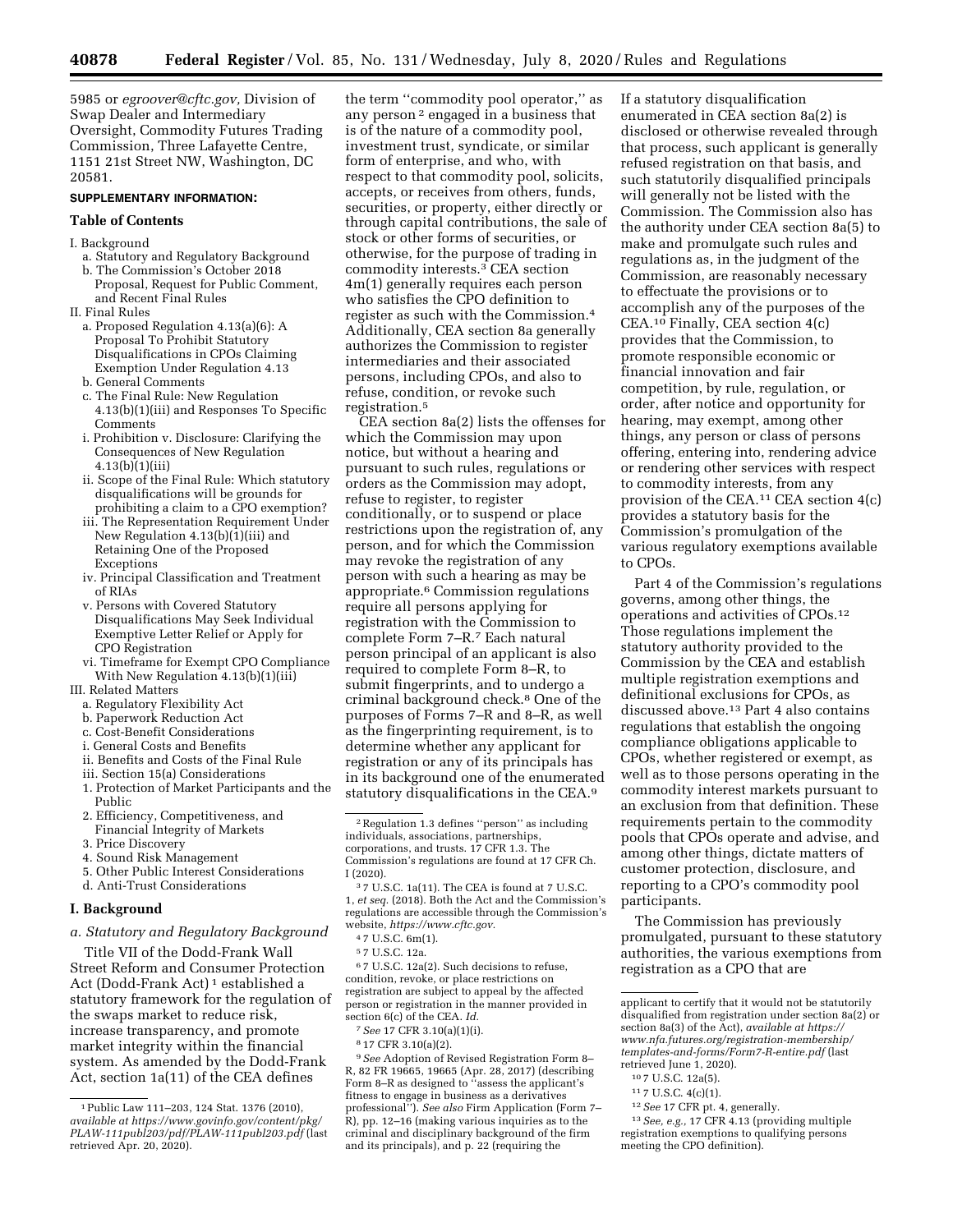enumerated in Regulation 4.13,14 and the Commission is today utilizing them to revise the basic eligibility criteria and amend the notice filing required to claim certain exemptions set forth in that regulation.15 As discussed above, persons seeking registration with the Commission, and their principals, are generally refused registration with the Commission on the basis that they have disclosed or are found to have in their backgrounds one of the statutory disqualifications enumerated in CEA section 8a(2). Conversely, prior to this Final Rule, persons claiming an exemption from CPO registration under Regulation 4.13 were not required to disclose any previous matters that might impact their eligibility or fitness for registration, or to otherwise meet any basic conduct standards beyond the substantive conditions of their claimed exemption. The Final Rule amendment seeks to close that regulatory gap by effectively prohibiting any person who has, or whose principals have, in their backgrounds a statutory disqualification listed in CEA section 8a(2) (Covered Statutory Disqualification, or CSD) from claiming a CPO exemption under Regulation 4.13. As a result of the Final Rule, persons who have a CSD in their background will generally be foreclosed from acting as a CPO, whether in a registered or exempt capacity, subject to limited exceptions discussed further below.

## *b. The Commission's October 2018 Proposal, Request for Public Comment, and Recent Final Rules*

In response to information received from members of the public, as well as CFTC staff's own internal review of its regulatory regime, the Commission published for public comment in the **Federal Register** on October 18, 2018, a Notice of Proposed Rulemaking (NPRM, or the Proposal), proposing to adopt several regulatory amendments applicable to CPOs and commodity trading advisors.16 Commission staff

had previously become aware of a number of statutorily disqualified CPOs operating commodity pools pursuant to the registration exemption formerly available in Regulation 4.13(a)(4), which the Commission rescinded in 2012.17 Since the passage of the Dodd-Frank Act, the Commission has proposed and adopted amendments to Regulation 4.13, which have, in general, been designed to identify, accurately and in a timely manner, the exempt CPOs operating in its markets, to incorporate additional registration exemptions where appropriate, and to facilitate customer protection by requiring annual notice filings. The Commission is adopting this Final Rule because it believes that requiring persons to attest to both their and their principals' lack of Covered Statutory Disqualifications through an additional representation in the notice filing required by Regulation 4.13(b)(1) will further enhance the customer protection of exempt pool participants, and more generally, promote the public interest.

In the NPRM, the Commission included a proposed amendment to Regulation 4.13 that would have required any person claiming an exemption from CPO registration under Regulations 4.13(a)(1)–(a)(5) to represent that neither the person nor any of its principals is subject to any statutory disqualification under section 8a(2) or 8a(3) of the Act, unless such disqualification arises from a matter which was previously disclosed in connection with a previous application, if such registration was granted, or which was disclosed more than thirty days prior to the claim of this exemption (Proposed Regulation 4.13(a)(6)).18 The Commission noted its belief then that ''it poses an undue risk from a customer protection standpoint for its regulations in their current form to permit statutorily disqualified persons or entities to legally operate exempt commodity pools, especially when those same persons would not be permitted to register with the Commission.'' 19 Additionally, the Commission solicited comment on that particular proposed amendment, raising several specific questions for the

public's consideration.20 In December 2019, the Commission published final amendments (2019 Final Rules) adopting several aspects of the Proposal with the general intent of simplifying the regulatory landscape for CPOs without reducing the customer protection and other benefits provided by those regulations.21 In describing the scope of the 2019 Final Rules, the Commission stated that certain aspects of the Proposal, including Proposed Regulation 4.13(a)(6), elicited a significant number of responsive and detailed public comments, and as a result, the Commission found that those proposed amendments required further consideration before they could be finalized.22

After additional consideration of Proposed Regulation 4.13(a)(6), as well as the ideas, questions, and suggestions received in public comments, the Commission has determined it appropriate to adopt, with specific modifications from the Proposal, the amendment, such that, subject to limited exceptions, persons subject to the Covered Statutory Disqualifications (*i.e.,* those listed in CEA section 8a(2)) will generally no longer be able to claim CPO exemptions under Regulation 4.13, absent a separate determination by the Commission (or its staff, pursuant to delegated authority) under CEA section 8a(2) or Regulation 4.12(a), as more fully described below. The following sections describe the amendment as presented in the Proposal, respond to the substantive comments received, and finally, explain the amendment in its final form and how the Commission intends it to apply in the future.

# **II. Final Rules**

## *a. Proposed Regulation 4.13(a)(6): A Proposal To Prohibit Statutory Disqualifications in CPOs Claiming Exemption Under Regulation 4.13*

In the Proposal, the Commission, for the first time, proposed that CPOs exempt under Regulation 4.13, and principals of the foregoing, who have statutory disqualifications in their backgrounds be subject to conduct

22 2019 Final Rules, 84 FR at 67357.

<sup>14</sup>*See* 17 CFR pt. 4 (citing as statutory authority, 7 U.S.C. 1a, 2, 6(c), 6b, 6c, 6*l,* 6m, 6n, 6*o,* 12a, and 23).

<sup>15</sup>The Commission notes that the title of the Final Rule, ''Amendments to Compliance Requirements for Commodity Pool Operators and Commodity Trading Advisors,'' is consistent with the related notice of proposed rulemaking published in 2018, notwithstanding that the amendment adopted by the Final Rule does not have any effect on commodity trading advisors.

<sup>&</sup>lt;sup>16</sup> Several of the proposed amendments were consistent with, or expansions of, relief that had been previously available through a staff advisory or through no-action and exemptive letters issued over the years by staff of the Commission's Division of Swap Dealer and Intermediary Oversight (DSIO) and its predecessors. *See* Registration and Compliance Requirements for Commodity Pool

Operators and Commodity Trading Advisors, 83 FR 52902 (Oct. 18, 2018) (Proposal).

<sup>17</sup>After the rescission, such CPOs would have been required to modify their operations to comply with a different exemption under Regulation 4.13, cease their operations, or receive relief from the Commission permitting them to register and continue operating.

<sup>18</sup>Proposal, 83 FR at 52906–07; *see also* Proposal, 83 FR at 52927 (proposing to adopt the prohibition at paragraph (a)(6) of Regulation 4.13).

<sup>19</sup>Proposal, 83 FR at 52906.

<sup>20</sup>Proposal, 83 FR at 52916 (raising questions regarding the scope of the proposed prohibition and its potential impact on currently exempt CPOs, among several other issues).

<sup>21</sup>Registration and Compliance Requirements for Commodity Pool Operators and Commodity Trading Advisors: Registered Investment Companies, Business Development Companies, and Definition of Reporting Person, 84 FR 67343 (Dec. 10, 2019); *and* Registration and Compliance Requirements for Commodity Pool Operators (CPOs) and Commodity Trading Advisors: Family Offices and Exempt CPOs, 84 FR 67355 (Dec. 10, 2019) (2019 Final Rules).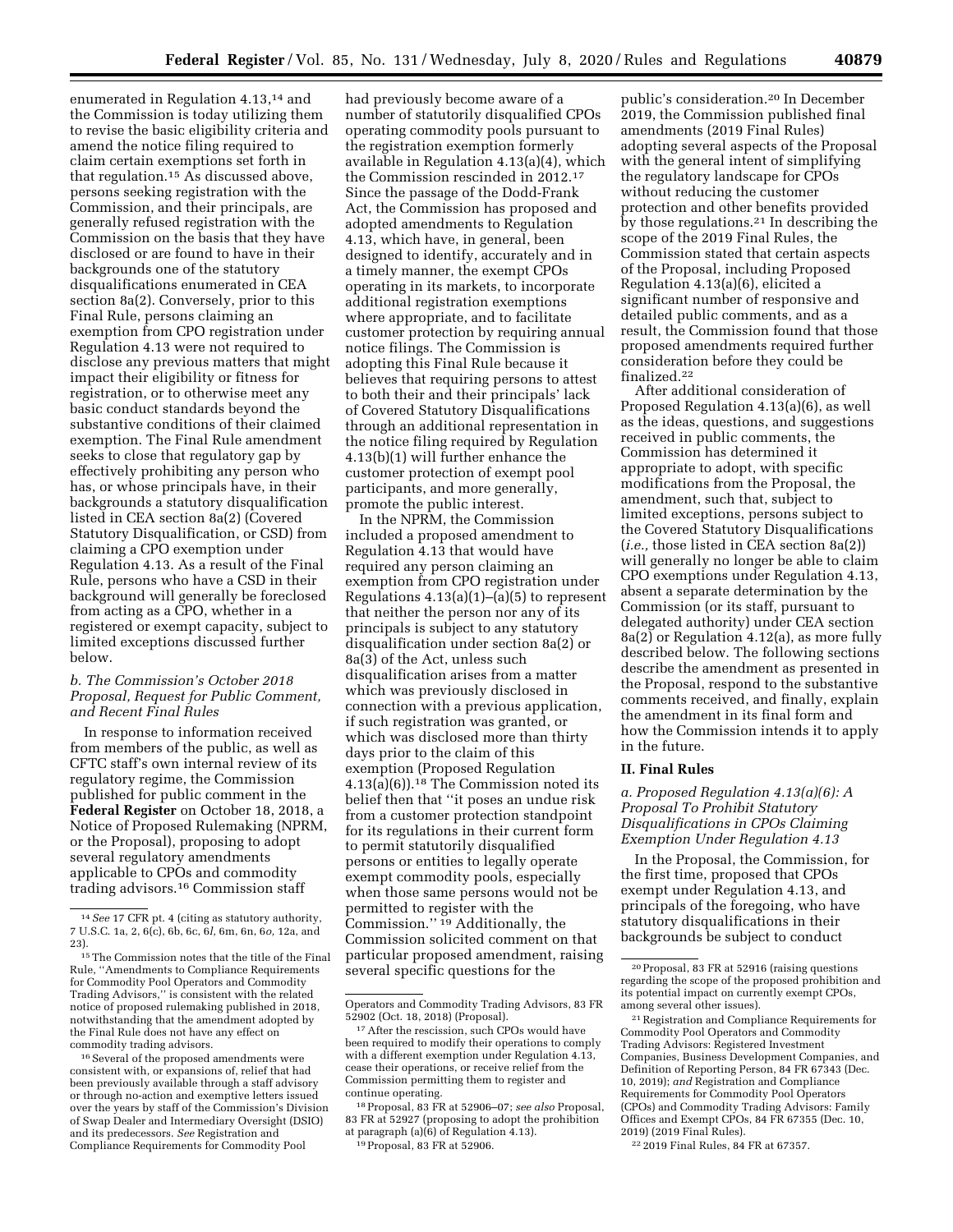standards similar to those of their registered counterparts. The Commission has now determined to exercise its statutory authority to amend the Commission's CPO exemption regime, such that both registered and exempt CPOs will be required to represent that they and their respective principals are not subject to the Covered Statutory Disqualifications listed in the CEA. The Commission continues to believe that ''preserving the prohibition on statutory disqualifications . . . and applying it to exemptions under § 4.13 would provide a substantial customer protection benefit by prohibiting statutorily disqualified persons from operating and soliciting participants for investment in exempt commodity pools.'' 23

Proposed Regulation 4.13(a)(6) would have required any person who desires to claim an exemption under paragraphs  $(a)(1), (a)(2), (a)(3), (a)(4),$  or  $(a)(5)$  of the section to represent that neither the person nor any of its principals is subject to any statutory disqualification under section 8a(2) or 8a(3) of the Act, unless such disqualification arises from a matter which was previously disclosed in connection with a previous application, if such registration was granted, or which was disclosed more than thirty days prior to the claim of this exemption.24 The Commission did not propose to require that representation from CPOs of Family Offices, which it concurrently proposed to exempt from CPO registration, because ''such CPOs would be prohibited from soliciting non-family members/clients to participate in their pool(s), necessarily limiting their contact with prospective participants drawn from the general public, and as a result, reducing the Commission's customer protection concerns in that context.'' 25 The Commission stated its preliminary belief that this proposed approach ''addresses customer protection concerns regarding statutory disqualifications, while preserving flexibility in Commission regulations applicable to CPOs.'' 26

25Proposal, 83 FR at 52906. The Commission formally adopted a CPO exemption for qualifying Family Offices in the 2019 Final Rules. *See* 2019 Final Rules, 84 FR at 67358, 67368.

26Proposal, 83 FR at 52906.

The Commission further explained that Proposed Regulation 4.13(a)(6) would ''provide additional customer protection because statutorily disqualified, unregisterable persons would no longer be able to claim the CPO exemptions under  $\S$   $\S$   $\S$   $\geq$  4.13 (a)(1) through  $(a)(5)$ ."<sup>27</sup> With respect to its future application, the Commission stated its intent that CPOs currently claiming an exemption under Regulation 4.13 would comply, ''as they renew their claims on an annual basis *i.e.,* existing claimants would be required to represent that neither they nor their principals are subject to statutory disqualifications under CEA sections 8a(2) or 8a(3), when they annually affirm their continued reliance on a § 4.13 exemption next year.'' 28 In contrast, ''CPOs filing new claims of a § 4.13 exemption, however, would be required to comply with this prohibition upon filing, if and when the amendments are adopted as proposed, and become effective.'' 29

The Commission requested comment generally on all aspects of the Proposal, and also solicited comment through targeted questions about each of the proposed amendments, including Proposed Regulation 4.13(a)(6).30 In particular, the Commission requested comment on ''the impact of adopting this provision on industry participants and currently exempt CPOs, and also, on what, if any, other statutory disqualifications should be permissible for exempt CPOs and their principals.'' 31 The Commission also asked the following questions:

(1) What are the concerns and benefits associated with the expansion of the prohibition on statutory disqualifications to the CPO registration exemptions set forth in  $\S$  [ $\S$ ] 4.13(a)(1),  $(a)(2)$ ,  $(a)(3)$ , and  $(a)(5)$ , or proposed to be set forth in  $\S 4.13(a)(4)$ ?

(2) Do the limited exceptions that would permit certain statutory disqualifications successfully address any unintended consequences of adding the prohibition to § 4.13, while still providing a base level of customer protection by preventing statutorily disqualified individuals from legally operating exempt commodity pools?

(3) Generally, how should the Commission handle the implementation of the statutory disqualification prohibition?

(4) Specifically, how should the prohibition apply to current claimants

29*Proposal, 83 FR at 52907.* 

under § 4.13? How much time should the Commission allow for filing updated exemption claims subject to the prohibition?

(5) How much time should the Commission allow for an exempt CPO to replace statutorily disqualified principals, in order to maintain eligibility for a § 4.13 exemption? 32

The discussion below outlines the public comments received in response to the Proposal, focusing on the substantive comments received regarding Proposed Regulation 4.13(a)(6). The Commission will also explain how it has taken those comments into consideration, via specific adjustments to the Commission's approach in adopting the new statutory disqualification representation as a condition of receiving exemptive relief under Regulation 4.13.

### *b. General Comments*

The Commission received 28 individual comment letters responsive to the NPRM: Six from legal and market professional groups; 13 from law firms; seven from individual family offices; one from a government-sponsored enterprise (GSE) actively involved in the housing industry; and one from the National Futures Association (NFA), a registered futures association,<sup>33</sup> who through delegation by the Commission, assists Commission staff in administering its CPO regulatory program.34 Additionally, Commission

34Comments were submitted by the following entities: Alscott, Inc.\* (Dec. 7, 2018); Alternative Investment Management Association (AIMA) (Letter 1: Dec. 17, 2018, and Letter 2: Oct. 7, 2019); Buchanan, Ingersoll, and Rooney, PC \* (Dec. 12, 2018); Commodore Management Company \* (Dec. 12, 2018); Dechert, LLP (Dechert) (Dec. 17, 2018); Freddie Mac (Dec. 17, 2018); Fried, Frank, Harris, Shriver, & Jacobson, LLP (Fried Frank) (Dec. 17, 2018); Investment Adviser Association (IAA) (Dec. 17, 2018); Kramer, Levin, Naftalis, & Frankel, LLP \* (Dec. 17, 2018); LBCW Investments \* (Dec. 5, 2018); Managed Funds Association (MFA) (Dec. 14, 2018); Marshall Street Capital \* (Dec. 13, 2018); McDermott, Will, & Emery, LLP \* (Dec. 17, 2018); McLaughlin & Stern, LLP \* (Dec. 5, 2018); Moreland Management Company \* (Dec. 13, 2018); Morgan, Lewis, & Bockius, LLP \* (Dec. 18, 2018); NFA (Dec. 17, 2018); New York City Bar Association, the Committee on Futures and Derivatives (NYC Bar Derivatives Committee) (Jan. 4, 2019); Norton, Rose, Fulbright US, LLP \* (Dec. 17, 2018); Perkins Coie, LLP :\* (Dec. 17, 2018); the Private Investor Coalition, Inc. (PIC) (Nov. 28, 2018); Ridama Capital \* (Dec. 13, 2018); Schiff Hardin, LLP (two offices) \* (Dec. 13 and 17, 2018); the Securities Industry and Financial Management Association Asset Management Group (SIFMA AMG) (Letter 1: Dec. 17, 2018, and Letter 2: Sept. 13, 2019); Vorpal, LLC \* (Dec. 17, 2018); Willkie, Farr, and Gallagher, LLP (Willkie) (Dec. 11, 2018); and Wilmer Hale, LLP (Wilmer Hale) (Dec. 7, 2018). Those entities marked with an '' \*'' submitted substantively

<sup>23</sup>Proposal, 83 FR at 52916.

<sup>24</sup>Proposal, 83 FR at 52927. This language is nearly identical to the representation required by paragraph C.4. of Staff Advisory 18–96. *See*  Offshore Commodity Pools Relief for Certain Registered CPOs From Rules 4.21, 4.22, and 4.23(a)(10) and (a)(11) and From the Location of Books and Records Requirement of Rule 4.23, *available at [https://www.cftc.gov/sites/default/files/](https://www.cftc.gov/sites/default/files/tm/advisory18-96.htm)  [tm/advisory18-96.htm](https://www.cftc.gov/sites/default/files/tm/advisory18-96.htm)* (last visited Apr. 22, 2020).

<sup>27</sup>Proposal, 83 FR at 52914.

<sup>28</sup>Proposal, 83 FR at 52907.

<sup>30</sup>Proposal, 83 FR at 52916.

<sup>31</sup>Proposal, 83 FR at 52916.

<sup>32</sup>Proposal, 83 FR at 52916.

<sup>33</sup>*See* 7 U.S.C. 21.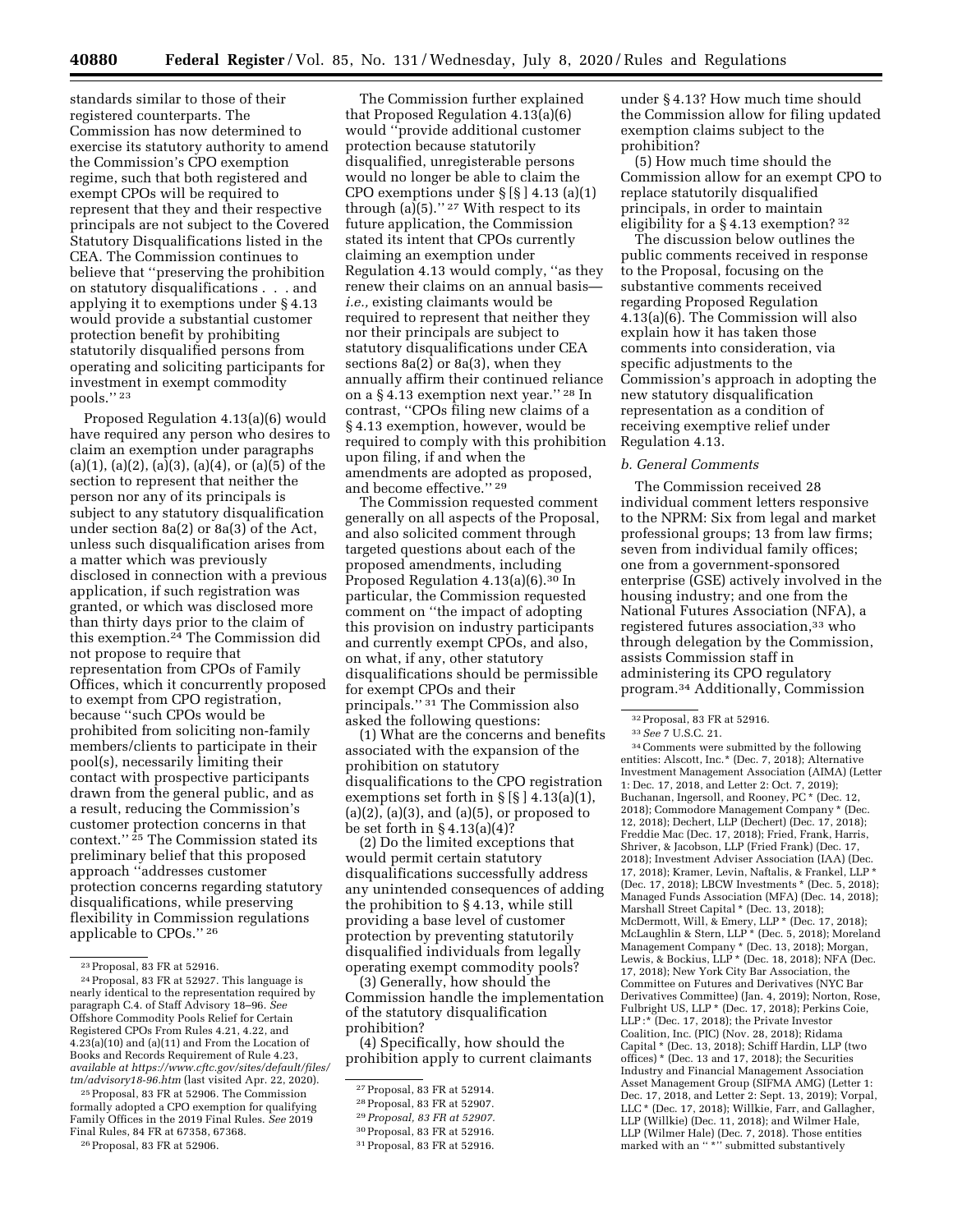staff participated in multiple *ex parte*  meetings concerning the Proposal.35 Seven of the comment letters provided comment specifically on Proposed Regulation 4.13(a)(6).

Commenters generally understood the customer protection goals of the Commission, and many supported the amendment; other commenters opposed it and raised several questions regarding its implementation. Dechert, for instance, opposed Proposed Regulation 4.13(a)(6), stating that the Commission should not extend to exempt CPOs a prohibition generally applicable only to registered CPOs.36 Dechert further commented that the proposed amendment would impose one of the most costly aspects of registration, that of principal classification and screening, on CPOs that are intended to be exempt from registration.37 SIFMA AMG additionally opposed Proposed Regulation 4.13(a)(6) and expressed the need for the Commission's consumer protection goals to be balanced appropriately with compliance burdens and costs.38

Commenters also compared the process surrounding Proposed Regulation  $4.13(a)(6)$  to the Commission's registration processes currently outlined in part 3 of its regulations. Dechert and other commenters requested more detail on how the proposed amendment would operate and how exceptions would be considered or accepted.39 Although the majority of comments indicated that their submitters understood the Commission's intention in proposing the prohibition on statutory disqualifications, Dechert expressed confusion as to whether Proposed Regulation 4.13(a)(6) was intended to require disclosure of such disqualifications, or whether it was

36 Dechert, at 7 (arguing that the Commission has generally determined it does not need to apply as close regulatory oversight to exempt CPOs as it does for registered CPOs, and that it is inconsistent with that conclusion for the Commission to apply this prohibition to exempt CPOs).

37 Dechert, at 7–8. Dechert emphasized the difficulty in determining who is and is not a principal of a CPO, pointing out that some types of principal do not involve a ''bright line test,'' but rather a ''facts-and-circumstances analysis.'' *Id.* 

38SIFMA AMG, at 17. SIFMA AMG also requested that the Commission consider performing a study to determine if the prohibition against statutory disqualifications was actually needed in the population of exempt CPOs. *Id.* 

39 Dechert, at 11–12; *see also* IAA, at 11, and AIMA, at 9–10.

actually designed to bar disqualified CPOs from relying on an exemption entirely.40

Some commenters cited a lack of clarity on process and other significant uncertainties associated with the proposed amendment, and a couple of commenters requested that the Commission reconsider and/or repropose it.41 Alternatively, Dechert requested that the Commission develop processes regarding: (a) The identification and screening of principals; (b) disputing a determination by CFTC or NFA to bar a person from claiming exemption under Regulation 4.13; (c) the ''disclosure exception;'' and (d) the winding down of operations for affected CPOs in a manner that minimizes market disruption and any disadvantages to pool participants.42 MFA shared this concern, requesting clarity on the timing of disclosure for CPOs already exempt under a Regulation 4.13 exemption and pointing out the lack of procedure specified in the Proposal.43 MFA further suggested that the Commission consider adopting regulations that would establish a clear process for currently exempt CPOs to update their disclosures of statutory disqualifications to the Commission or NFA, including the disclosure of violations of requirements of other regulators.44

Several commenters were concerned about the scope of Proposed Regulation 4.13(a)(6), including that offenses enumerated in CEA section 8a(3) would be considered statutory disqualifications.45 AIMA, for instance, explained that the disqualifications listed under that statutory paragraph, in particular, provide the Commission grounds only for potentially disallowing registration, rather than an automatic bar to registration.46 Consequently, AIMA requested that any required representation include only offenses under CEA section 8a(2), or that the Commission exclude from consideration offenses listed in CEA section 8a(3)(B) and generally limit the incorporation of offenses in CEA section 8a(3) to those that are no more than ten years old.47 MFA similarly pointed out that even

45*See, e.g.,* Dechert, at 8 (stating that the statutory disqualifications impacting a person's eligibility for exemption are very broad).

47AIMA, at 10.

recordkeeping violations would need to be disclosed pursuant to CEA section 8a(3)(A); MFA also questioned the breadth and meaning of CEA section 8a(3)(M) disqualifications, known only in the statute as ''other good cause.'' 48

Like AIMA, IAA and SIFMA AMG similarly requested that the representation cover only offenses listed under CEA section 8a(2).49 SIFMA AMG additionally requested clarification from the Commission that a person would not be ''statutorily disqualified'' pursuant to a violation under CEA section 8a(3), unless and until the person receives a hearing and the Commission has made the filing with respect to the conduct at issue required by that statutory provision.50 Dechert requested that the Commission further limit the scope of Proposed Regulation 4.13(a)(6), such that the provision would only effectively prohibit statutory disqualifications involving instances of fraud and similar offenses involving commodities, securities, and other financial instruments, like CEA section 8a(2)(D).51 Additionally, Dechert requested that the Commission also consider: (a) Applying Proposed Regulation 4.13(a)(6) to only the person itself claiming the CPO exemption, rather than both the claimant and principals, and (b) grandfathering exempt CPOs currently in existence, in conjunction with the proposed amendment's adoption.52

IAA also requested that the Commission not require compliance with the proposed amendment from registered investment advisers (RIAs) because those entities are already subject to the statutory disqualification regime under the Investment Advisers Act of 1940 (IA Act), which, the IAA argued, Proposed Regulation 4.13(a)(6) would duplicate.53 SIFMA AMG also supported a carve-out for RIAs, explaining that RIAs are subject to a robust statutory disqualification regime under the IA Act, are required to disclose disciplinary events on their

49 IAA, at 11; SIFMA AMG, at 19.

identical, brief comments, specifically supporting the detailed comments and suggested edits submitted to the Commission by PIC.

<sup>35</sup>*See* ''Comments for Proposed Rule 83 FR 52902,'' *available at [https://comments.cftc.gov/](https://comments.cftc.gov/PublicComments/CommentList.aspx?id=2925)  [PublicComments/CommentList.aspx?id=2925](https://comments.cftc.gov/PublicComments/CommentList.aspx?id=2925)* (last retrieved May 4, 2020).

<sup>40</sup> Dechert, at 9.

<sup>41</sup> Dechert, at 12; SIFMA AMG, at 17. 42 Dechert, at 11. IAA also requested that the Commission develop a hearing process for denying persons the CPO exemptions, based on a statutory prohibition. IAA, at 11. *See also* AIMA, at 9. 43MFA, at 4.

<sup>44</sup>MFA, at 4.

<sup>46</sup>AIMA, at 10.

<sup>48</sup>MFA, at 4. *See also* SIFMA AMG, at 19 (arguing that offenses under CEA section 8a(3) are much less serious, more remote in time, or may be difficult to verify at the time a claim for exemption is filed); AIMA, at 10 (stating that including CEA section 8a(3) would be too broad, as it lists as disqualifying: Misdemeanor offenses regardless of age, regulatory offenses routinely cleared by NFA in administering the Commission's registration process for CPOs, and the ''amorphous 'other good cause''').

<sup>50</sup>SIFMA AMG, at 20.

<sup>51</sup> Dechert, at 11 (stating that, as the prohibition was proposed, any violations of the CEA ''could require disclosure of a Statutory Disqualification'' and may prohibit a person from claiming a CPO exemption in Regulation 4.13).

<sup>52</sup> Dechert, at 11.

<sup>53</sup> IAA, at 10.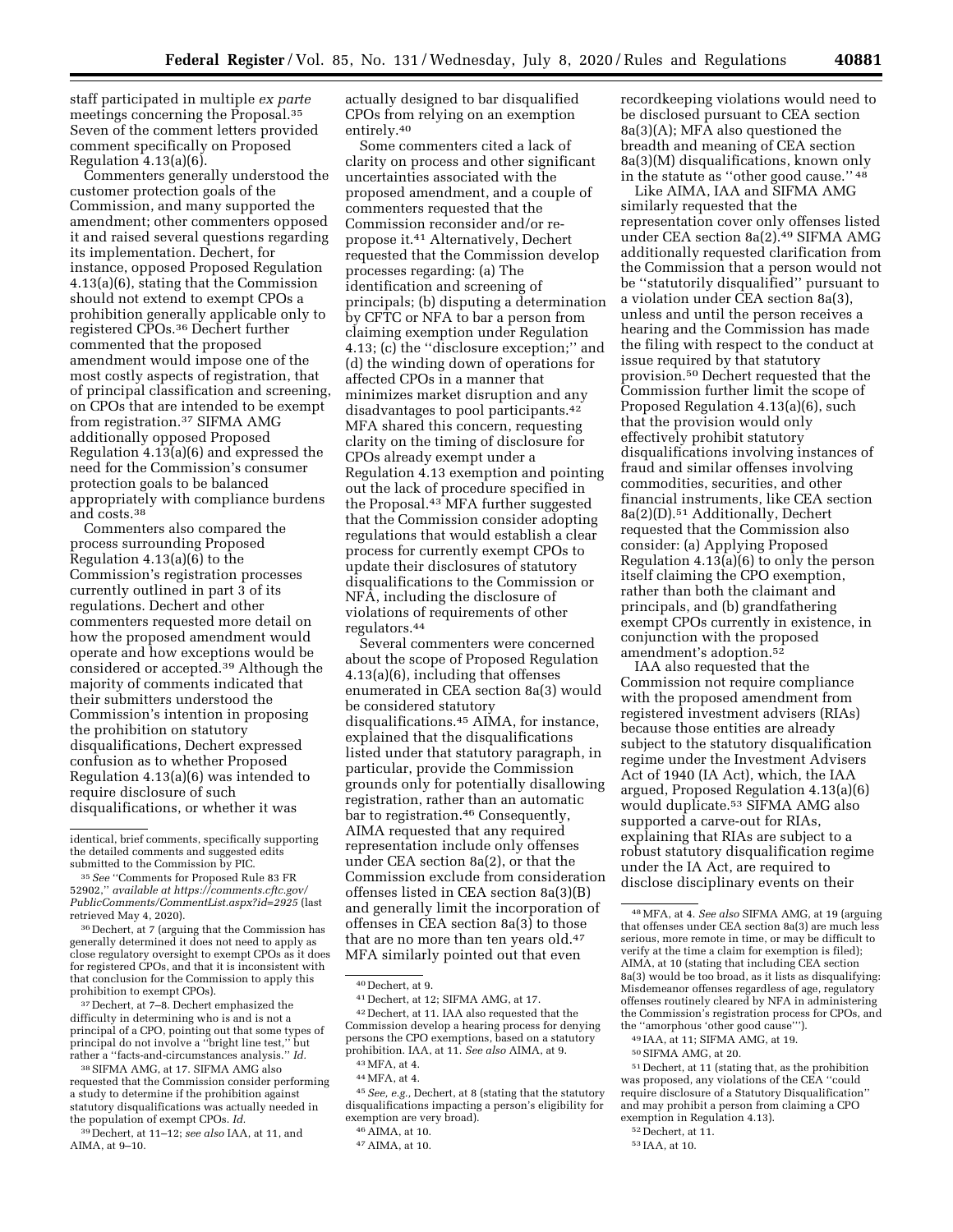Forms ADV, and are also subject to fiduciary duties to their clients.54

NFA generally supported Proposed Regulation 4.13(a)(6) and agreed with the Commission's underlying rationale.55 NFA provided comments specifically regarding the two exceptions the Commission proposed: (a) If the statutory disqualification was previously disclosed in relation to a registration application, which was later granted, or (b) if the statutory disqualification was disclosed within the previous 30 days.56 NFA stated that the exception for disqualifications disclosed within 30 days would not be practical, and was further inappropriate to apply to CPOs exempt from registration under Regulation 4.13, because such persons, in contrast to registered CPOs, generally have no ongoing obligation to update Commission registration forms if they should become inaccurate.<sup>57</sup> Thus, NFA stated, there is no mechanism requiring this population of exempt CPOs to update the Commission or NFA as to new or recent statutory disqualifications to which they or their principals may be subject.58 As a result, NFA suggested that the Commission either abandon this exception entirely, or limit its application to persons that are already registered with the Commission and extend the amount of time.59 SIFMA AMG likewise raised questions about how currently exempt CPOs that are not registered with the Commission would update the Commission or NFA as to new statutory disqualifications, suggesting that the Commission accept updates by RIAs to their Forms ADV as substituted compliance for such disclosures.<sup>60</sup>

Still other commenters expressed concern over the timing of compliance

with Proposed Regulation 4.13(a)(6). AIMA requested that the Commission allow at least 12 months for persons with such statutory disqualifications to come into compliance, so that the issue of whether those disqualifications should be a bar to claiming a CPO registration exemption could be determined.61 Similarly, Willkie requested that the Commission provide sufficient time for industry to absorb a significant rule change like this one, suggested that the effectiveness of the provision coincide with the annual update filings typically due in the first quarter of each year, and requested further that the Commission generally clarify the process around the proposed prohibition.62 IAA also requested that the Commission delay compliance with the proposed prohibition to allow CPOs to adjust their operations, in case of disqualified principals in their entities.63

## *c. The Final Rule: New Regulation 4.13(b)(1)(iii) and Responses to Specific Comments*

After carefully considering Proposed Regulation 4.13(a)(6) as well as all of the public comments received, the Commission has determined it to be an appropriate exercise of its authorities under the CEA to finalize and adopt the proposed amendment with substantive adjustments responsive to those comments. The Commission will additionally provide guidance herein regarding the Final Rule's implementation. The Commission believes that, in conjunction with the substantive and procedural clarifications and the compliance schedule discussed below, the Final Rule will facilitate compliance by exempt CPOs with new Regulation 4.13(b)(1)(iii), while also minimizing costs associated with implementing the amendment.64

i. Prohibition v. Disclosure: Clarifying the Consequences of New Regulation 4.13(b)(1)(iii)

The Final Rule's amendment to Regulation 4.13 prohibits a person who has, or whose principals have, in their backgrounds a Covered Statutory Disqualification from claiming a CPO

exemption thereunder, as opposed to requiring the disclosure of such disqualifications. As the Commission has previously stated, there is an undue risk posed to potential customers in the commodity interest markets, when a person can act as a CPO, including soliciting participants and accepting capital contributions in the name of its operated pool, without meeting the basic conduct standards set forth in the CEA. To address that risk, the Commission wishes to eliminate this inconsistent treatment between exempt and registered CPOs (and the principals thereof), in which certain persons may, by claiming an exemption from CPO registration, avoid the CEA's basic conduct requirements established for all persons registering as intermediaries with the Commission. The Commission understands that several commenters were generally opposed to prohibiting statutorily disqualified persons from claiming an exemption from CPO registration under Regulation 4.13.65 After further consideration of the Proposal, the comments, and regulatory policy goals, the Commission believes that, for the purpose of ensuring its customer protection goals are met, it is important that all persons falling within the CPO definition not be subject to the most serious statutory disqualifications, prior to operating or soliciting participants for participation in their pools. The Commission finds this regulatory outcome of the Final Rule appropriate because, as discussed further below, persons claiming an exemption under Regulation 4.13 are exempt from the various regulatory obligations resulting from operating in a registered capacity.

Dechert commented that with respect to exempt CPOs, ''the CFTC has generally determined it does not need to apply as close regulatory oversight . . . as it does for registered CPOs.'' 66 The Commission does not consider the Final Rule to be inconsistent with that statement. The Commission notes that, notwithstanding the Final Rule's amendment to Regulation 4.13, exempt CPOs will continue to be exempt from registration, and as a result, from the compliance obligations applicable to CPOs registered or required to be registered, which are primarily set forth in part 4 of the Commission's regulations. Each determination to exempt certain persons from CPO registration is inextricably linked to the eligibility criteria of the regulatory exemption being claimed. The Commission has previously concluded

<sup>54</sup>SIFMA AMG, at 18. SIFMA AMG stated that accepting the SEC's statutory disqualification and disclosure regime for RIAs as substituted compliance for purposes of relying on the CPO exemptions under Regulation 4.13 would eliminate unnecessary costs without sacrificing the Commission's customer protection goals, and would also count as harmonization of SEC and CFTC regulations. *Id.* 

<sup>&</sup>lt;sup>56</sup>NFA, at 2 (stating that the source of the second exception stems from the ongoing obligation of registered CPOs claiming Staff Advisory 18–96 and/ or exemptive relief under Regulation 4.7 to update their registration forms whenever something occurs to make them inaccurate, like the recent commission of a statutory disqualification by the

 $n = 58$  NFA, at 2.<br>58 NFA, at 3 (explaining that 30 days is simply not enough time to evaluate new statutory disqualifications and/or determine if a registration action or ineligibility determination for exemption is necessary as a result, but failing to specify an alternative amount of time that would be sufficient).<br><sup>60</sup>SIFMA AMG, at 19–20.

<sup>61</sup>AIMA, at 10.

<sup>62</sup>Willkie, at 8.

<sup>63</sup> IAA, at 12.

<sup>64</sup>Further, the Commission has determined that moving forward with the Final Rule, rather than reproposing this amendment as requested by a few commenters, is an appropriate and acceptable course of action, consistent with the Commission's regulatory policies and goals, particularly given the substantive adjustments made in direct response to public comments and the provision of additional compliance time and guidance.

<sup>65</sup>*See, e.g.,* Dechert, at 7; SIFMA AMG, at 17. 66 Dechert, at 7.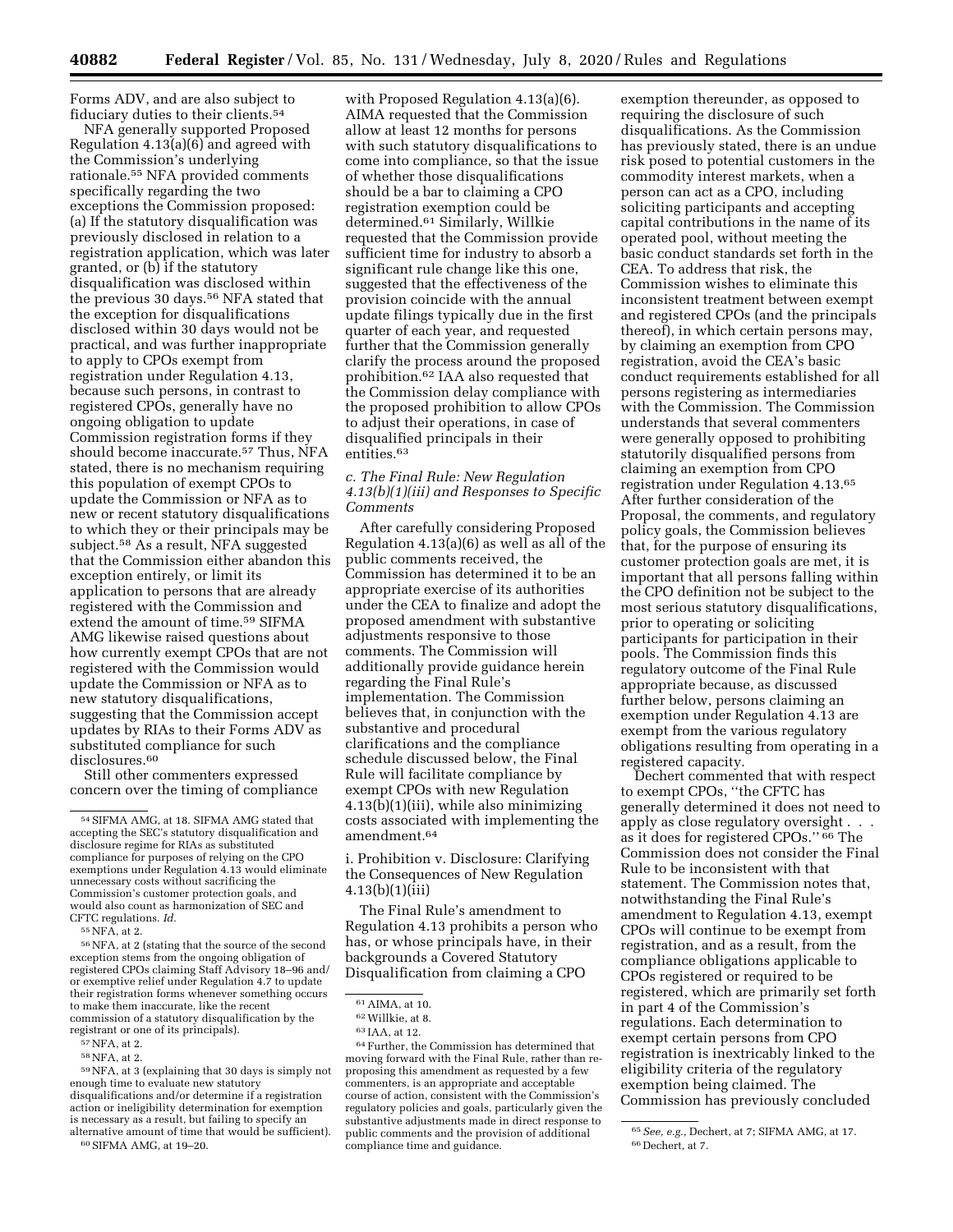that such eligible persons generally implicate fewer of the Commission's regulatory and oversight interests, which supports the provision of a regulatory exemption from registration under those circumstances.67 The Commission therefore believes it appropriate to recognize the unique regulatory status of exempt CPOs, but also to ensure that the Final Rule's amendment applies as intended and in a logical fashion.

Dechert further noted that, as an alternative to Proposed Regulation 4.13(a)(6) and to CPO registration generally, the Commission has multiple authorities it might employ and rely upon with respect to CPOs exempt under Regulation 4.13, citing the antifraud authority in CEA section 4*o,* as well as the recordkeeping and special call authorities in Regulation  $4.13(c)(1).<sup>68</sup>$  Although the Commission agrees that exempt CPOs are subject to these authorities, which the Commission may employ on an asneeded basis, none of them is equivalent to or establishes a basic conduct standard applicable to CPOs exempt under Regulation 4.13. Moreover, each of the cited provisions is most useful to the Commission where a discrete issue has been identified that requires the Commission to act; in contrast, the Commission intends new Regulation 4.13(b)(1)(iii) to apply prophylactically, providing a foundational level of customer protection to exempt pool participants. Therefore, the Commission believes that this approach to remedying the fundamental customer protection risk discussed above is appropriate, notwithstanding the logistical and regulatory concerns asserted by commenters regarding the implementation of new Regulation  $4.13(b)(1)(iii).69$ 

ii. Scope of the Final Rule: Which statutory disqualifications will be grounds for prohibiting a claim to a CPO exemption?

After consideration of the comments received regarding the statutory disqualifications that would be grounds for prohibiting a person from seeking to claim a CPO exemption, the Commission has determined not to include those violations enumerated in

CEA section 8a(3) in the Covered Statutory Disqualifications. The Commission finds persuasive commenters' arguments that the offenses listed in CEA section 8a(3), in the context of Regulation 4.13, warrant different treatment than those offenses listed in CEA section 8a(2).70 The Commission notes that due to their characteristics, CEA section 8a(3) offenses (unlike those enumerated in CEA section 8a(2)) serve as a bar to registration with the Commission, only after a hearing is conducted to formally find both that the disqualification has occurred, and that the disqualification should prevent a person from registering with the Commission.71 The Commission further believes that limiting the Covered Statutory Disqualifications that would result in a person being unable to rely upon Regulation 4.13 is consistent with the Commission's longstanding view that persons claiming an exemption from CPO registration generally implicate fewer of its regulatory concerns than those persons registered or required to be registered as CPOs.

The Commission notes further that Regulation 4.13 was designed to provide registration relief to CPOs with relatively limited activities in the commodity interest markets. Specifically, exempt CPOs are subject to substantive limitations impacting their exempt pools' commodity interest footprint or trading strategy, the types of pool participants they may solicit for investment in those exempt pools, as well as the exempt pools' overall size and marketing activities. The terms of the regulatory exemptions consequently

cause the operations and activities of these exempt CPOs to be more narrowly circumscribed than those of registered CPOs. The Commission believes, as a result, that new Regulation 4.13(b)(1)(iii) should be tailored to the most serious offenses, which can trigger a statutory disqualification without a prior hearing, *i.e.,* those listed in CEA section 8a(2).

Commenters also expressed confusion regarding the procedural implications of including the statutory disqualifications in CEA section 8a(3), particularly the hearing requirement, and how they might be incorporated into a new prohibition process under Regulation 4.13. IAA specifically requested that the Commission adopt a ''reasonable person standard,'' with respect to a person's knowledge of statutory disqualifications, similar to Rule 506(d) of Regulation D, as adopted by the Securities and Exchange Commission (SEC).72 The Commission believes, however, that limiting the representation in new Regulation 4.13(b)(1)(iii) to those offenses listed in CEA section 8a(2) will generally allow for effective implementation and will adequately address the Commission's customer protection concerns.

By focusing only on the offenses listed in CEA section 8a(2), the Commission is removing from the representation's purview those disqualifications that do not necessarily serve as a general bar to registration because they require a formal procedural hearing before they can impact a person's registration status with the Commission. By narrowing the scope of Covered Statutory Disqualifications in this manner, the Commission is also recognizing its historical position that the commodity interest activities of exempt CPOs generally implicate fewer of the Commission's regulatory concerns. As a result, the Commission believes that new Regulation 4.13(b)(1)(iii) will appropriately bar persons subject to the CSDs from claiming exemption under Regulation 4.13, without the adoption of additional procedural requirements and without the adoption of a ''reasonable person'' standard, which may be difficult to apply in this circumstance. As such, the Commission believes that the Final Rule will still ensure that persons with the most egregious and recent offenses are unable to solicit and accept funds for participations in commodity pools, even if they are

<sup>67</sup>*See, e.g.,* 17 CFR 4.13(a)(3)(ii) (requiring CPOs claiming this exemption to comply with one of two *de minimis* thresholds for commodity interest trading in their exempt pool(s)).

<sup>68</sup> Dechert, at 7.

<sup>69</sup>As discussed in further detail below, the Final Rule will address those concerns by removing the proposed reference to the disqualifications in CEA section 8a(3) in the required representation and also by providing a meaningful period of time for compliance by currently exempt CPOs.

<sup>70</sup>See CEA section 8a(3), 7 U.S.C. 12a(3) (enumerating various disqualifications including: Any violations of CEA or Commission regulations; any violations of the Securities Act of 1933, the Securities Exchange Act of 1934, the IA Act, the Investment Company Act of 1940, among other federal statutes, as well as any similar state statutes and any related regulations; any failure to supervise that results in persons subject to such supervision violating the CEA or Commission regulations; willfully making materially false statements or omissions of fact in Commission reports, applications, disqualification proceedings, and other Commission proceedings; being subject to a denial, suspension, or expulsion order from a registered entity, registered futures association, or other self-regulatory organization; having a principal who has been or could be refused registration; and where there is other good cause).

<sup>71</sup>This process should be contrasted with that of CEA section 8a(2), the offenses of which may serve as the Commission's justification, upon notice, but without a hearing to refuse to register, to register conditionally, or to suspend or place restrictions upon the registration, of any person. 7 U.S.C. 12a(2). For persons already registered with the Commission, offenses under CEA section 8a(2) may also be cited by the Commission during such a hearing as may be appropriate to revoke the registration of any person. *Id.* 

<sup>72</sup> IAA, at 11 (requesting for disqualifications not to apply ''if the entity did not know, and, in the exercise of reasonable care, could not have known that a disqualification exists,'' and citing 17 CFR  $230.506(d)(2)(ii)$ –(iv) as example).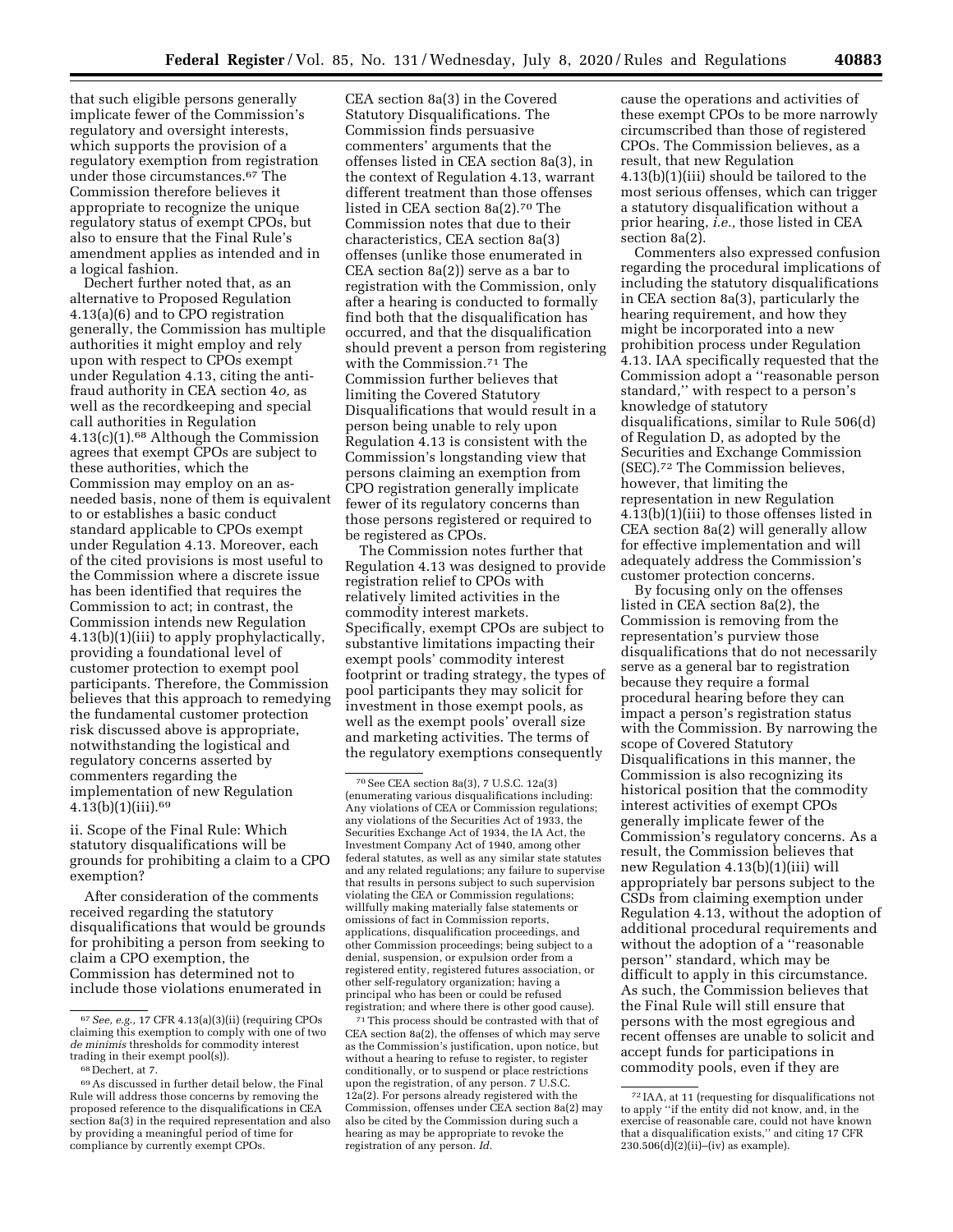exempt, thereby strengthening overall confidence in pooled investment vehicles engaged in limited commodity interest trading.

iii. The Representation Requirement Under New Regulation 4.13(b)(1)(iii) and Retaining One of the Proposed Exceptions

The Final Rule will amend the notice requirement in Regulation 4.13 to require a representation that neither the person nor any of its principals has in their backgrounds a Covered Statutory Disqualification, subject to one limited exception discussed below.73 The Commission intends for this representation to be a threshold requirement for any persons claiming an exemption subject to the notice requirement in Regulation 4.13. If a person cannot truthfully make the required representation regarding the person and its principals, then that person will not qualify for an exemption from CPO registration. As discussed in detail above, the representation in its final form has been narrowed in scope to the CSDs, *i.e.,* those offenses listed in CEA section 8a(2). Additionally, consistent with the Proposal, Family Offices relying on the new exemption in Regulation 4.13(a)(6), which are not subject to the notice filing requirement, will therefore also not be required to make the new representation. The Commission concludes that this is an appropriate regulatory outcome because Family Offices, by definition and by the substantive requirements of that exemption, only serve ''family clients,'' and thus, generally pose little customer protection risk to the investing public.

Proposed Regulation 4.13(a)(6) contained two exceptions: Unless such disqualification arises from a matter which was previously disclosed in connection with a previous application, if such registration was granted, or which was disclosed more than thirty days prior to the claim of this exemption.74 As mentioned above, NFA commented that the second exception ''appears premised on the idea that the person claiming the exemption would be under an obligation, and have a method, to report an existing statutory disqualification to the Commission or NFA,'' and therefore, if the Commission or NFA did not act on it within thirty days, then the statutory disqualification would have no effect on the person.75 NFA further pointed out that ''unlike

 $^{75}\rm{NFA}$  at 2.

entities claiming relief under Advisory 18–96 and Regulation 4.7, which are registered and under an affirmative obligation to notify the Commission and NFA by updating their [registration forms] if they become subject to a statutory disqualification after they become registered, the vast majority of persons seeking an exemption under Regulation 4.13 are not [so] registered.'' 76

The Commission agrees with NFA's description of how the second proposed exception was intended to apply, and also with NFA's assertion that many persons claiming a Regulation 4.13 exemption are not registered with the Commission in another capacity, meaning they have neither filed, nor have they any ongoing obligation to update, registration forms with the Commission or NFA. After considering these comments, the Commission is therefore not adopting the second proposed exception. As a result, the remaining exception in new Regulation 4.13(b)(1)(iii) adopted by this Final Rule will apply to the Covered Statutory Disqualifications that have been previously disclosed by the person or its principal in prior registration applications that were granted. The Commission believes that this result maintains the strength of the amendment, while permitting flexibility for circumstances where the Commission has affirmatively determined that a CSD in a person's background should not impede that person's ability to register.

iv. Principal Classification and Treatment of RIAs

The Commission also received other substantive and procedural questions in response to Proposed Regulation 4.13(a)(6). Several commenters, for instance, claimed that it would be very burdensome for persons claiming exemption under Regulation 4.13 to identify, classify, and examine the principals within their business entities, and that requiring them to do so was effectively subjecting exempt CPOs to the most significant costs of intermediary registration with the Commission.77 Regulation 3.1(a) defines the term ''principal,'' by providing examples of who would be considered principals in a variety of legal entity structures, *e.g.,* sole proprietorship, limited liability company, limited partnership, or corporation.78

Consistently though, the ''principal'' definition is, generally speaking, limited to those individuals and entities within the CPO who have either management authority and responsibilities, or significant power derived from stock ownership or capital contributions. Principals usually include, therefore, managing members, company presidents, corporate executives, chief compliance officers, and any legal person who is a ten percent or more shareholder of the person.79 Dechert explained that ''certain aspects of the [Commission's principal] definition . . . do not create a bright-line test, but rather require a facts-and-circumstances analysis.'' 80 Dechert further asserted that ''the principal classification and screening process creates the majority of the work necessary to register CPOs and CTAs, and is costly,'' requested that the Commission provide guidance ''as to how an exempt CPO could conduct such processes,'' and also asked that the Commission ''establish[ ] a process for disagreement by the CFTC or NFA with an exempt CPO's determination.'' 81

The Commission believes that preventing persons who have one or more statutorily disqualified principals from operating as exempt CPOs will generally increase the customer protection provided to participants in exempt pools, particularly because of the decision-making authority such principals may exercise regarding the operations of an exempt CPO and its exempt pool(s). The Commission also notes that several hundred CPOs currently maintain registration simultaneously with one or more CPO

79 17 CFR 3.1(a)(1)–(a)(3). Regulation 3.1(a)(4) additionally defines as a principal any person who employs a trust, proxy, contract, or other device to avoid becoming a ten percent or more shareholder for the purpose of evading being deemed a principal of the entity. 17 CFR 3.1(a)(4).

80 Dechert, at 8 (citing ''the head of business unit, division or function subject to CFTC regulation'' as an example). Regulation 3.1(a)(1) includes in the ''principal'' definition, regardless of the entity's legal structure, any person in charge of a principal business unit, division or function subject to regulation by the Commission. 17 CFR 3.1(a)(1). 81 Dechert, at 8 and 11.

<sup>73</sup>*See infra* new Regulation 4.13(b)(1)(iii).

<sup>74</sup>Proposal, 83 FR at 52927. As discussed above, this language is derived from other relief containing similar prohibitions. *See supra* pt. II.A.

<sup>76</sup>NFA, at 2 (suggesting therefore that the Commission ''either eliminate this exception or limit it to persons that are currently registered''). 77*See, e.g.,* Dechert, at 7–8. 78 17 CFR 3.1(a). Additionally, Regulation

<sup>4.10(</sup>e)(1) also uses that ''principal'' definition for

purposes of the Commission's part 4 regulations. 17 CFR 4.10(e)(1). NFA Registration Rule 101(t) is similar in design, and defines principal, in pertinent part, as ''a proprietor of a sole proprietorship; a general partner of a partnership; a director, president, chief executive officer, chief financial officer or a person in charge of a business unit, division or function subject to regulation by the Commission of a corporation, limited liability company, or limited liability partnership; a manager, managing member, or member vested with management authority for a limited liability company or limited liability partnership; or a chief compliance officer.'' NFA Registration Rule 101(t), *available at [https://www.nfa.futures.org/rulebook/](https://www.nfa.futures.org/rulebook/rules.aspx?RuleID=RULE%20101&Section=8)  [rules.aspx?RuleID=RULE%20101&Section=8](https://www.nfa.futures.org/rulebook/rules.aspx?RuleID=RULE%20101&Section=8)* (last retrieved Apr. 7, 2020).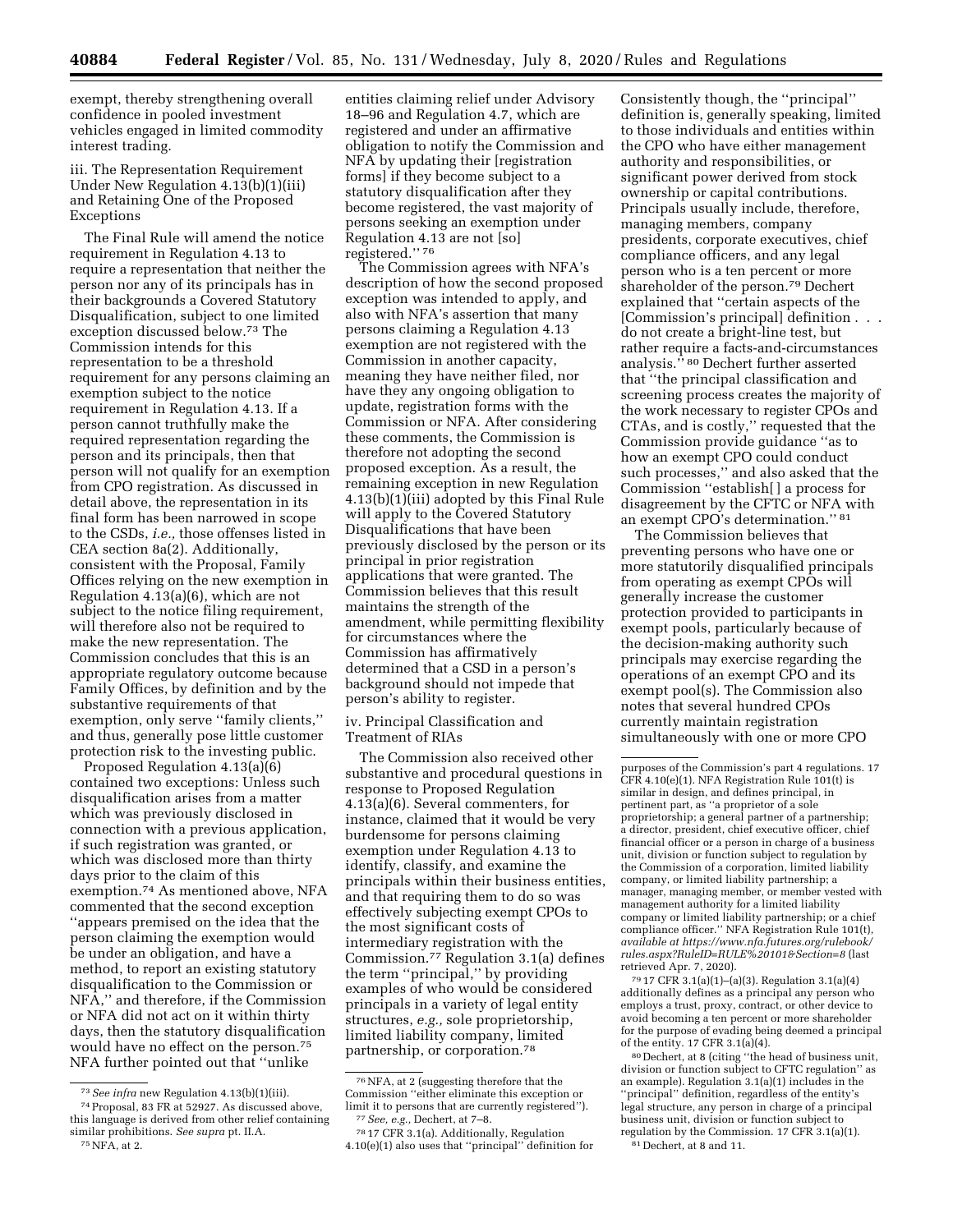exemptions, due to the nature of the various commodity pools they operate. The Commission believes that such exempt CPOs may be slightly advantaged because they will likely spend less time identifying and classifying principals than persons or entities who have no prior contact with commodity interest markets or the Commission, or who only operate pools pursuant to one or more exemptions from registration. Registered CPOs, who may be also claiming a CPO exemption, will have already gone through those processes for purposes of applying for registration with respect to their nonexempt commodity pools. Further, such CPOs would also be much less likely to have to remove and replace principals with Covered Statutory Disqualifications. In the event such an otherwise registered CPO or a principal thereof did have a CSD, it would likely fall under the exception discussed above for CSDs identified by the person and/or principal in a prior approved application for registration, in light of their existing status as a registrant and the obligation to disclose such offenses as they occur.

With respect to persons claiming a CPO exemption under Regulation 4.13 for the first time, and persons who are exempt CPOs and not also registered with the Commission, the Commission understands that such persons will possibly be required to devote time and resources to determining who in their organization is a principal and whether any of them has a Covered Statutory Disqualification in their background. Some classes of principals under the Commission's regulations may involve a factual analysis to determine status. The Commission continues to believe, however, that most persons will be able to determine their principals relatively easily, due to the standard forms of business organization typically used by exempt CPOs and the detailed definitions provided by the Commission in its regulations.82 In particular, Regulation 3.1 details the roles, titles, ownership, and responsibilities that can give rise to a person being a ''principal'' of a registrant, which the Commission believes reduces the challenges associated with identifying principals within an organization such as an exempt CPO. As discussed above, the Commission also believes that some persons claiming Regulation 4.13 exemptions may have already been required to identify their principals as part of their registration with the Commission as a CPO with respect to the operation of one or more other

82 17 CFR 3.1(a).

pools. The Commission believes that the substantive changes made in this Final Rule address the Commission's concerns about providing some customer protection to participants in pools operated by an exempt CPO, while permitting flexibility and facilitating compliance with Regulation 4.13 through additional compliance time. Therefore, the Commission is adopting new Regulation 4.13(b)(1)(iii), such that the required representation covers both persons claiming the exemption and their principal(s).

The Commission also received several requests for the Commission to exclude RIAs from the proposed amendment, on the basis that such RIAs are already subject to robust conduct requirements in the IA Act, which, commenters argue, the new representation would only serve to duplicate.<sup>83</sup> Though the Commission agrees with commenters that RIAs are subject to conduct requirements under the IA Act, the Commission is declining to exclude RIAs from the scope of new Regulation 4.13(b)(1)(iii). IA Act section 203(e) covers censures, denials, or suspensions of registration for investment advisers and provides the SEC the authority to censure, limit, suspend, or revoke the registration of any investment adviser, if, after notice and opportunity for a hearing, certain statutory disqualifications of the adviser or persons associated with it are proven and such adverse action is in the public interest.84 The Commission finds that the statutory disqualification regime of the IA Act differs materially from the corresponding provisions in the CEA. Of particular relevance to the Final Rule, the IA Act does not specify any statutory disqualifications that bar investment advisers from registration in a manner similar to the mechanism in CEA section 8a(2), *i.e.,* without a procedural hearing or order.

The Commission notes that preserving its independent authority to determine which persons should be permitted to operate commodity pools in its markets subject to an exemption is consistent with the Commission's independent assessment of RIAs seeking registration with the Commission regarding their commodity interest activities. Under those circumstances, notwithstanding the RIA's registration with the SEC, the Commission assesses the registration application of the RIA under the terms of the CEA and the Commission's regulations promulgated thereunder, which reflect the unique regulatory concerns associated with intermediaries

83*See, e.g.,* IAA, at 10; SIFMA AMG, at 18. 84 IA Act section 203(e), 15 U.S.C. 80b–3(e). in the commodity interest markets. Although the Commission recognizes that most RIAs would not present any cause for reservation in permitting them to operate in the commodity interest markets, the Commission believes that retaining the ability to engage in an independent assessment regarding an RIA's fitness to act as an exempt CPO best serves its customer protection interests. Therefore, the Commission is not adopting the suggestion to exclude RIAs from the scope of new Regulation 4.13(b)(1)(iii).85

v. Persons With Covered Statutory Disqualifications May Seek Individual Exemptive Letter Relief or Apply for CPO Registration

As explained herein, the Commission believes that the adoption of this representation regarding the Covered Statutory Disqualifications for persons, and their principals, claiming exemption under Regulation 4.13 is generally necessary to protect the participants in exempt commodity pools; however, the Commission recognizes that there may be facts and circumstances, pursuant to which permitting such disqualified CPOs and principals to operate exempt commodity pools may not be inconsistent with the Commission's customer protection concerns. The Commission notes its authority under Regulation 4.12(a) to ''exempt any person or any class or classes of persons from any provision of this part 4, if it finds that the exemption is not contrary to the public interest and the purposes of the provisions from which exemption is sought.'' 86 The Commission has, by rule, delegated that authority to the Director of DSIO.87 Pursuant to that delegated authority and Regulation 140.99, those persons who have a Covered Statutory Disqualification, but nonetheless believe that it should not negatively affect their ability to claim a CPO exemption, may seek, on an individual or firm-by-firm basis, exemptive letter relief from the

87 17 CFR 140.93 (delegating the authority in Regulation 4.12(a) to the DSIO Director, further facilitating the issuance of exemptive letter relief with respect to provisions in 17 CFR part 4). As with all Commission delegations to staff generally: (1) The relevant Division Director (in this case, DSIO) may submit such a request regarding the delegated matter to the Commission for its consideration; and (2) the Commission may, at its election, exercise the delegated authority to consider such a request for relief. *See* 17 CFR 140.93(b)–(c).

<sup>85</sup>The Commission notes, however, that the majority of RIAs, based on their registration status with the SEC, should be able to easily comply with the representation regarding Covered Statutory Disqualifications required by amended Regulation 4.13.

<sup>86</sup> 17 CFR 4.12(a).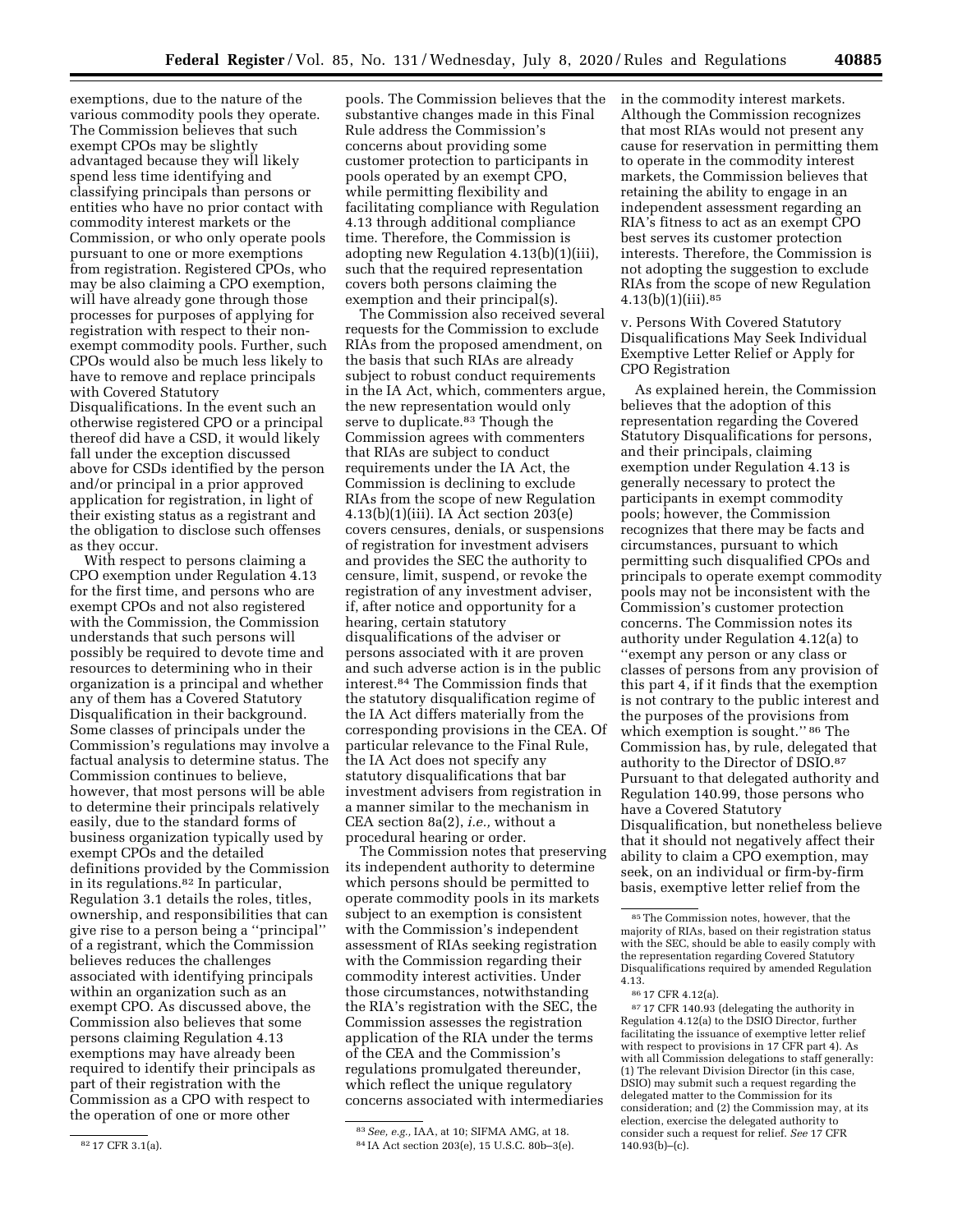representation adopted by this Final Rule by presenting the facts and legal rationale demonstrating that such exemptive letter relief would be consistent with the public interest and not contrary to the specific purposes of Regulation 4.13(b)(1), *i.e.,* providing some customer protection to exempt pool participants.88 The Commission notes that it expects the granting of such requests to be infrequent and supported by a strong factual and legal basis, so as to avoid undermining the purposes of the Final Rule.

The Commission further advises that, at any time, even if a CPO is unsuccessful in its request for such exemptive letter relief, persons with CSDs may submit an application for CPO registration, in which any and all statutory disqualifications would be disclosed as required by Forms 7–R and 8–R, and reviewed through the existing registration process.89 Utilizing this existing process allows for the detailed analysis of each disqualification, and all of the facts related thereto, specifically with respect to the propriety of the Commission permitting such person to register as a CPO, and/or to list a principal with any such disqualifications in its background. This assessment further includes determining whether any conditions or restrictions might sufficiently mitigate the customer protection risks posed by the statutorily disqualified person or principals.90 Should the determination be made to permit the registration, such persons would be subject to the Commission's ongoing oversight regarding their commodity pool operations, and subject to all statutory and regulatory obligations applicable to registered CPOs and their principals. The Commission believes that these existing procedures for seeking individualized

 $^{89}See,$   $e.g.,$   $17$  CFR 3.10.  $^{90}7$  U.S.C.  $12\mathrm{a}(2)$  (providing that the Commission has the authority to condition, restrict, or suspend the registration of any person under the Act). *See*  also 17 CFR 3.60 (establishing the Commission's regulatory procedure to deny, condition, suspend, revoke, or place restrictions upon registration pursuant to sections 8a(2), 8a(3), and 8a(4) of the Act). The Commission has delegated the implementation of its registration authority to NFA. Performance of Registration Functions by National Futures Association, 49 FR 39593 (Oct. 9, 1984) (delegating by Commission Order the registration function to NFA with respect to futures commission merchants, CPOs, commodity trading advisors, and the associated persons thereof).

exemptive letter relief under part 4 of the Commission's regulations, as well as the registration process, present appropriate methods for considering alternative outcomes, where appropriate, from the prohibition of Covered Statutory Disqualifications in exempt CPOs adopted herein.

## vi. Timeframe for Exempt CPO Compliance With New Regulation 4.13(b)(1)(iii)

The Commission also received and considered multiple comments regarding the exact timing of the effective and compliance dates regarding Proposed Regulation 4.13(a)(6). As stated above, the Commission anticipates that the changes in approach employed in this Final Rule should reduce the analysis required in order to comply. Nonetheless, the Commission believes it appropriate to facilitate persons claiming an exemption under Regulation 4.13 in transitioning and adjusting to the application of new Regulation  $4.13(b)(1)(iii)$ . Although the Final Rule will be effective within 60 days of publication, the Commission has determined not to mandate compliance with the additional representation required by new Regulation 4.13(b)(1)(iii) for CPOs currently relying on an exemption in Regulation 4.13, as of that effective date. The Commission is establishing for these particular CPOs a compliance date of March 1, 2021, which coincides with the deadline for persons filing annual reaffirmation notices under Regulation 4.13(b)(1) in the upcoming 2021 filing cycle.

Although the Commission is declining to ''grandfather'' existing exempt CPOs with respect to the Final Rule, because it believes doing so may dilute any positive effect on customer protection the amendment would have, persons currently claiming an exemption from CPO registration may continue to do so, while identifying, classifying, and checking the backgrounds of the claiming person and its principals. The additional compliance period will allow currently exempt CPOs to continue operating their exempt pools, while they conduct the necessary inquiries regarding the claimant and principals (if they have not already been required to do so due to being otherwise registered).

On the other hand, persons claiming a Regulation 4.13 exemption for the first time on or after the Final Rule's effective date will not be provided additional compliance time. Publication of the Final Rule serves as notice to such persons that, to successfully claim an exemption from CPO registration,

they will be thereafter required to identify their principals, conduct background checks, and represent that neither the person nor its principals are subject to the Covered Statutory Disqualifications, unless such offenses were disclosed in a registration application already approved by the Commission or NFA. The Commission believes this distinction between existing and new claimants under Regulation 4.13 is reasonable because persons establishing a new exempt CPO generally would have the opportunity to identify and check principals as part of the start-up process for the CPO and pool business, and prior to operating an exempt pool for the first time.

### **III. Related Matters**

### *a. Regulatory Flexibility Act*

The Regulatory Flexibility Act (RFA) requires that Federal agencies, in promulgating regulations, consider whether the regulations they propose will have a significant economic impact on a substantial number of small entities, and if so, to provide a regulatory flexibility analysis regarding the economic impact on those entities.<sup>91</sup> Each Federal agency is required to conduct an initial and final regulatory flexibility analysis for each rule of general applicability for which the agency issues a general notice of proposed rulemaking. The regulatory amendments adopted herein affect only persons registered or required to be registered as CPOs and persons claiming exemptions from registration as such. The Commission previously has determined that a CPO is a small entity for purposes of the RFA, if it meets the criteria for an exemption from registration under Regulation 4.13(a)(2).92 Such CPOs will generally continue to qualify for the exemption from registration, though the Commission believes that such exempt CPOs claiming Regulation 4.13(a)(2) may incur some costs as a result of the Final Rule. Like most other exempt CPOs, they will also be required to identify their principals and affirm that neither they nor the claiming entity

<sup>88</sup> 17 CFR 140.99(a)(1) (defining an exemptive letter as ''a written grant of relief issued by the staff of a Division of the Commission from the applicability of a specific provision of the Act or of a rule, regulation or order issued thereunder by the Commission''). Such exemptive letters are typically issued subject to conditions determined by Commission staff to be necessary or appropriate, and further, these letters are subject to Commission review prior to issuance.

<sup>91</sup> 5 U.S.C. 601, *et seq.* 

 $^{92}\rm{Policy}$  Statement and Establishment of Definitions of ''Small Entities'' for Purposes of the Regulatory Flexibility Act, 47 FR 18618, 18619–20 (Apr. 30, 1982). Regulation 4.13(a)(2) exempts a person from registration as a CPO when: (1) None of the pools operated by that person has more than 15 participants at any time, and (2) when excluding certain sources of funding, the total gross capital contributions the person receives for units of participation in all of the pools it operates or intends to operate do not, in the aggregate, exceed \$400,000. *See* 17 CFR 4.13(a)(2). As of April 20, 2020, there are approximately 313 entities claiming this exemption.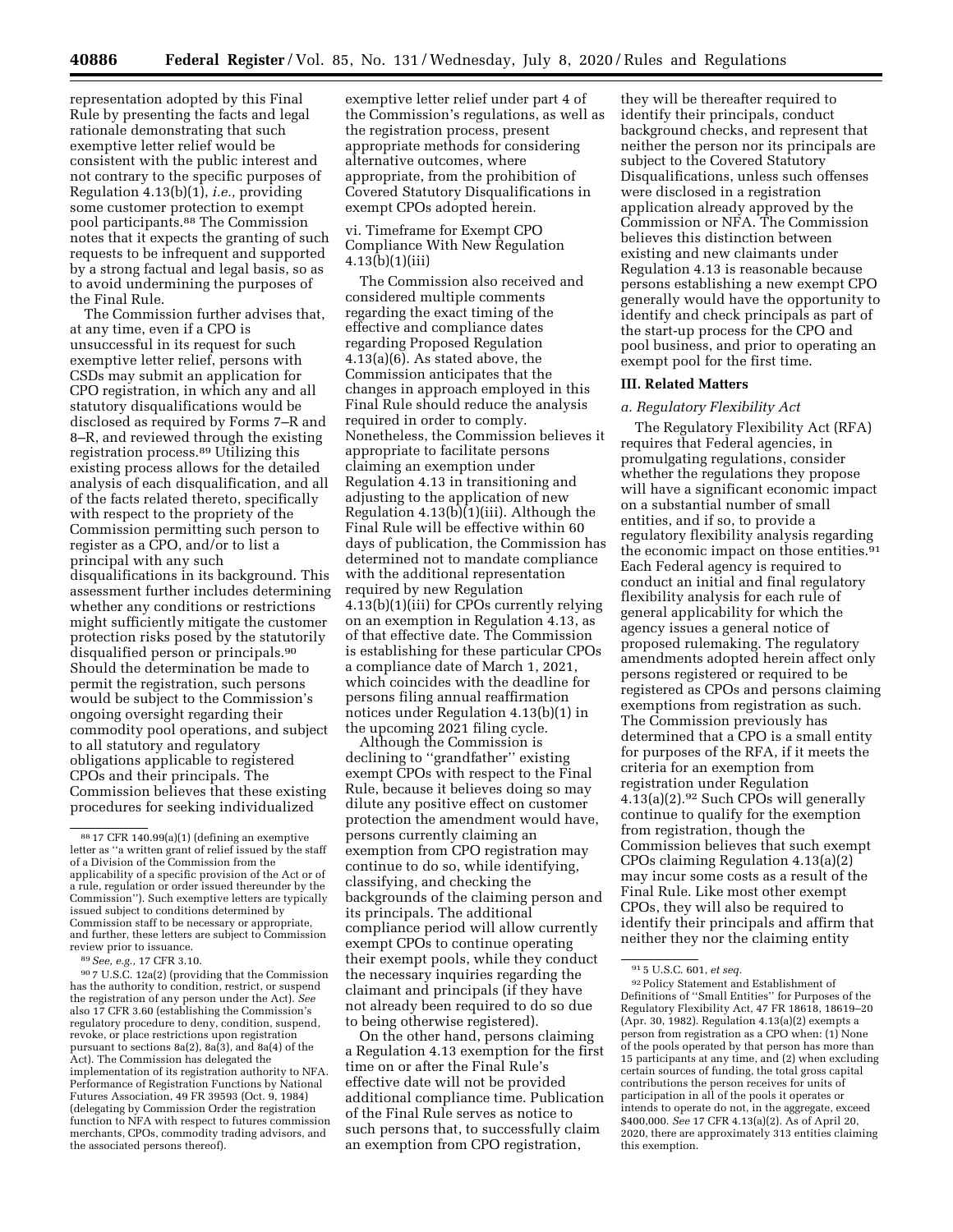have in their backgrounds a Covered Statutory Disqualification. The Commission notes that this requirement will apply equally to all persons filing a notice of exemption under Regulation 4.13, after the effective date of the Final Rule, and that all CPOs currently claiming an exemption, including those that are small entities for RFA purposes, are subject to the guidance herein, requiring them to comply with new Regulation 4.13(b)(1)(iii) by March 1, 2021. The Commission did not receive any comments on its analysis of the application of the RFA to the Proposal or Proposed Regulation 4.13(a)(6).

The costs of new Regulation 4.13(b)(1)(iii), which are expected to vary depending on the size and complexity of the CPO in question, will generally be incurred once by exempt CPOs: Either at the compliance date required by the Final Rule, or at the formation of a new exempt CPO after the Final Rule is effective. The Commission believes further that, as small entities which are typically less complex organizationally, CPOs exempt under Regulation 4.13(a)(2) may potentially have an easier time identifying, classifying, and verifying the backgrounds of their principals. As such, the Commission believes that such small CPOs will incur, in general, lower costs, especially when compared to other types of exempt CPOs that are more likely to employ complex business structures or have more principals to identify and review.93 If an exempt CPO or its principal has a Covered Statutory Disqualification in its background, the Commission recognizes that such person could be significantly impacted, as the person would therefore likely be required to replace the disqualified principal to continue operating, or under some circumstances, may be required to even wind up and cease operating their pool(s) as an exempt CPO.

Throughout this Final Rule, the Commission has evaluated and taken into consideration the amendment's impact on small exempt CPOs. Though the Commission lacks sufficient data to predict exactly how many exempt CPOs may ultimately be required to cease pool operations by virtue of the Final Rule, the Commission expects very few CPOs exempt under Regulation 4.13(a)(2) will be required to cease operations as a result. The current number of exempt CPOs that are also small entities is relatively low (approximately 313), and

the costs of new Regulation 4.13(b)(1)(iii) are generally limited in occurrence, as discussed above. Finally, the Commission is also providing guidance in the Final Rule that provides additional time for certain affected persons to comply and incur costs resulting from this amendment, as an effort to mitigate disruption to these businesses. Therefore, the Commission concludes that the Final Rule does not create a significant economic impact on a substantial number of small entities.

Accordingly, the Chairman, on behalf of the Commission, hereby certifies pursuant to 5 U.S.C. 605(b) that the regulation adopted by the Commission in the Final Rule will not have a significant economic impact on a substantial number of small entities.

## *b. Paperwork Reduction Act*

The Paperwork Reduction Act (PRA) imposes certain requirements on Federal agencies in connection with their conducting or sponsoring any collection of information as defined by the PRA.94 Under the PRA, an agency may not conduct or sponsor, and a person is not required to respond to, a collection of information unless it displays a currently valid control number from the Office of Management and Budget (OMB). The Commission believes that as adopted, the Final Rule results in a collection of information within the meaning of the PRA, as discussed below. As such, the publication of a PRA notice soliciting comment regarding the Commission's estimated burden calculation for new Regulation 4.13(b)(1)(iii) will be required.

As discussed in the Proposal, the Commission's proposed regulations would have impacted or amended two collections of information for which the Commission has previously received control numbers from OMB: Collections 3038–0005 and 3038–0023.95 In the 2019 Final Rules, the Commission adopted amendments to 17 CFR part 4, submitted those final amendments for OMB approval, and amended those information collections to reflect the regulatory changes adopted by that final rulemaking.96 Significantly, because Proposed Regulation 4.13(a)(6) was initially proposed as a substantive requirement to be applicable to any person who desires to claim an exemption under paragraphs (a)(1),  $(a)(2)$ ,  $(a)(3)$ ,  $(a)(4)$ , or  $(a)(5)$  in this section, the Commission never

considered the proposed amendment in the context of the PRA or those collections of information. In the Proposal, the Commission invited the public and other Federal agencies to comment on any aspect of the information collection requirements discussed therein.97 The Commission did not receive any such comments.

As discussed above, the Final Rule adopts new Regulation 4.13(b)(1)(iii), which requires a person filing a notice of exemption under Regulation 4.13(b)(1) to represent that neither the claimant nor any of its principals has in their backgrounds a Covered Statutory Disqualification that would require disclosure, if the claimant sought registration with the Commission. Because Proposed Regulation 4.13(a)(6) did not require any additional information to be provided as part of the notice filed to claim an exemption under Regulation 4.13, the Commission did not account in the Proposal for any PRA burden associated with an additional representation in the notice filing required under Regulation 4.13(b)(1). Therefore, concurrent with the Final Rule, the Commission is updating the estimated burden associated with Regulation 4.13(b)(1), as amended by this Final Rule, and seeking public comment on those estimates in a PRA notice, separately published in this **Federal Register**.

#### *c. Cost-Benefit Considerations*

Section 15(a) of the CEA requires the Commission to consider the costs and benefits of its actions before promulgating a regulation under the CEA.98 Section 15(a) further specifies that the costs and benefits shall be evaluated in light of the following five broad areas of market and public concern: (1) Protection of market participants and the public; (2) efficiency, competitiveness, and financial integrity of futures markets; (3) price discovery; (4) sound risk management practices; and (5) other public interest considerations. The Commission considers the costs and benefits resulting from its discretionary determinations with respect to the CEA section 15(a) considerations.

#### i. General Costs and Benefits

The baseline for the Commission's consideration of the costs and benefits of the Final Rule is the regulatory status quo, as determined by the CEA and the Commission's existing regulations. The Commission has endeavored to assess the costs and benefits of the Final Rule

<sup>93</sup>Persons claiming an exemption under Regulation 4.13(a)(3), for example, include persons operating complex pooled investment vehicle structures that typically have at least several principals operating the CPO and pools.

<sup>94</sup>*See* 44 U.S.C. 3501, *et seq.* 

<sup>95</sup>Proposal, 83 FR at 52918.

<sup>96</sup>*See* 2019 Final Rules, 84 FR at 67348; 84 FR at 67353.

<sup>97</sup>Proposal, 83 FR at 52920.

<sup>98</sup> 7 U.S.C. 19(a).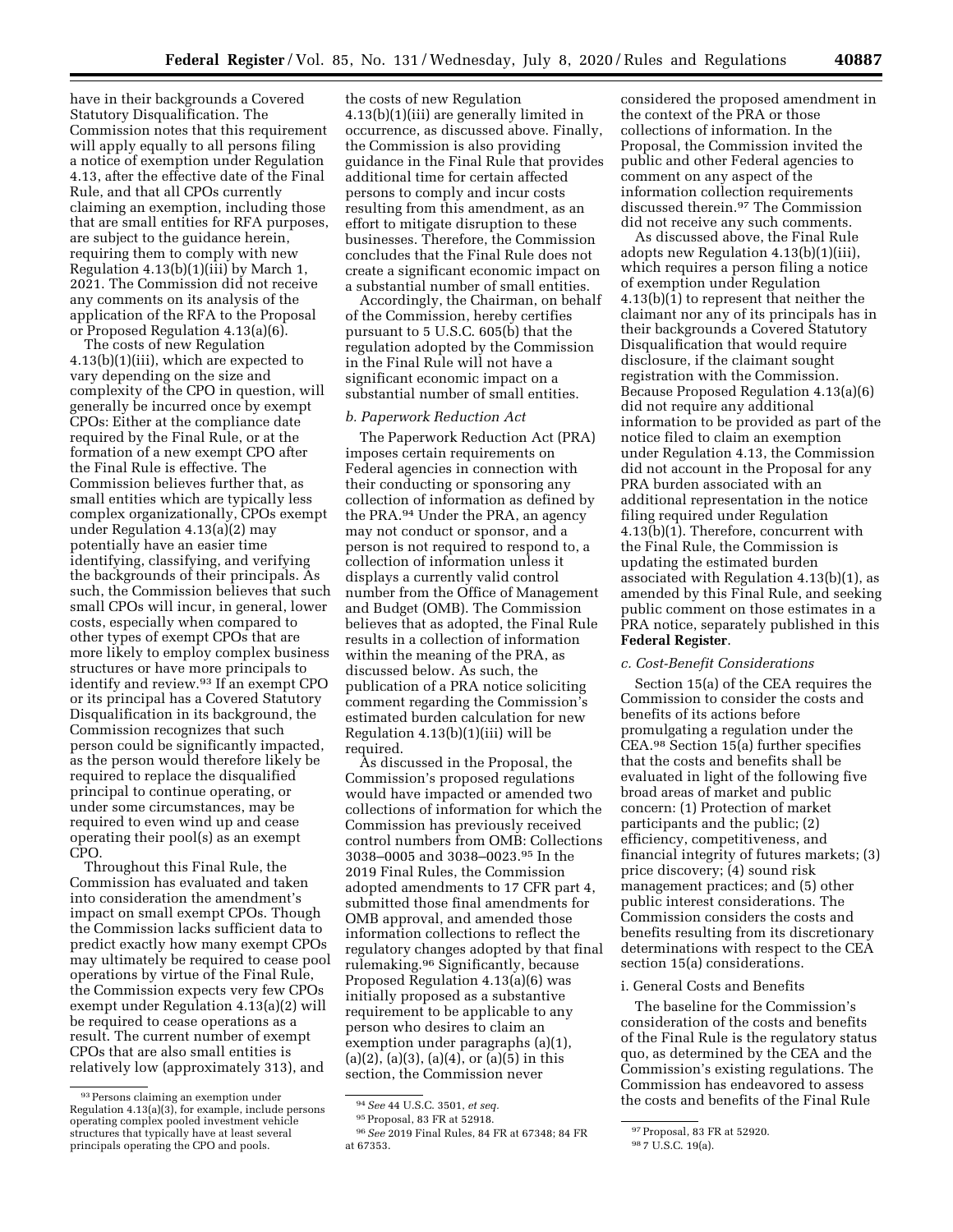in quantitative terms wherever possible. Where estimation or quantification is not feasible, however, the Commission has provided its assessment in qualitative terms.

The Commission notes that the consideration of costs and benefits below is based on the understanding that the markets function internationally, with many transactions involving U.S. firms taking place across international boundaries; with some Commission registrants being organized outside of the United States; with leading industry members commonly following substantially similar business practices wherever located. Therefore, the below discussion of costs and benefits refers to the effects of the Final Rule on all activity covered by the amended regulations. Consequently, the Commission notes that some entities affected by the Final Rule are located outside of the United States.

### ii. Brief Overview of the Final Rule

The Final Rule adds new paragraph (b)(1)(iii) to the annual notice filing requirement in Regulation 4.13(b)(1), which will, once effective, require all persons filing a notice of exemption under Regulation 4.13 to represent that neither they nor their principals have in their backgrounds a Covered Statutory Disqualification, unless such disqualification arises from a matter which was disclosed in connection with a previous application for registration, if such registration was granted. The Commission intends for CPOs claiming a notice of exemption as of the Final Rule's effective date to first make this representation in the 2021 reaffirmation of the exemption, *i.e.,* March 1, 2021. The Commission believes that the adjustments to the Final Rule, discussed in detail above, as well as its guidance establishing an extended compliance period for currently exempt CPOs, address the majority of public comments received in response to Proposed Regulation 4.13(a)(6). The Commission concludes therefore that these efforts appropriately balance the Commission's regulatory interests with the costs of compliance to affected persons. New Regulation 4.13(b)(1)(iii) will effectively prohibit Covered Statutory Disqualifications, *i.e.,* those listed in CEA section 8a(2), in persons filing a notice of exemption under Regulation 4.13, as well as in their principals, in a more tailored manner than the proposed amendment. As a result, the Commission believes the Final Rule addresses the Commission's customer protection concerns with respect to the exempt CPO population, while still reducing the regulatory

burdens for exempt CPOs and their commodity pools.

ii. Benefits and Costs of the Final Rule

The Commission believes that prohibiting persons who are statutorily disqualified under CEA section 8a(2), or who employ principals so disqualified, from claiming exemptions under Regulation 4.13 will result in several benefits. As discussed in further detail above and in the Proposal, the Commission has concerns that ''pool participants may be exposed to risk posed by regulations permitting the operation of an offered [exempt] pool by a person who, generally, would not otherwise be permitted to register with the Commission.'' 99 The Commission has noted that, ''even if the activities of a CPO do not rise to a level warranting Commission oversight through registration, a prospective participant should be able to be confident that a collective investment vehicle using commodity interests is not operated by a person,'' who, for example, has previously been the subject of an injunction relating to fraud or embezzlement.100

Prior to the Final Rule, persons claiming an exemption from CPO registration under Regulation 4.13 generally were not required to meet any basic conduct standards, in contrast to persons registered or required to register as CPOs with the Commission.101 The Final Rule remedies that regulatory gap by requiring that a person filing a notice of exemption from CPO registration under Regulation 4.13 meets substantively similar basic conduct standards as a person registered or required to be registered as a CPO. The Commission expects that correcting this regulatory inconsistency will increase overall investor confidence by setting a standard applicable to the vast majority of exempt CPOs operating pooled investment vehicles in the commodity interest markets. The result of the Final Rule will be that persons and/or principals who have a Covered Statutory Disqualification not previously disclosed in a prior approved application for registration will generally be prohibited from operating or soliciting the public for investment in exempt pools, or from serving as a principal of an exempt CPO.

Because the Final Rule will require such CPOs to assess themselves and their principals for any CEA section

8a(2) disqualifications, the Commission believes that once it is fully implemented, new Regulation 4.13(b)(1)(iii) may provide reasonable assurance that persons subject to the Covered Statutory Disqualifications are not soliciting exempt pool participants and/or managing their capital via exempt pools. Moreover, the Commission expects that both prospective and actual participants in pools operated by exempt CPOs will experience enhanced customer protection by removing statutorily disqualified CPOs and/or principals thereof from the commodity interest markets. The Commission believes further that those participants will likely, as a result, also experience improved overall confidence in the exempt commodity pool space.

The Commission understands that the Final Rule could also result in potentially substantial costs to persons filing a notice of exemption under Regulation 4.13(b)(1). In the Proposal, the Commission further identified and described ''costs associated with either divesting from commodity interests held within a collective investment vehicle, or in completely winding up a commodity pool's operations,'' that could result from Proposed Regulation  $4.13(a)(6).$ <sup>102</sup> In addition to these "windup'' costs, the Commission understands that principal identification and classification processes will likely result in costs to each affected exempt CPO, and that those costs will vary based on the overall structure of the CPO, the number of principals it employs, and other circumstances unique to its pool operations. Although these potential costs were a point of significant concern for several commenters, and the Commission specifically solicited comment in the Proposal on the ''impact of adopting [Proposed Regulation 4.13(a)(6)] on industry participants and currently exempt CPOs,'' commenters did not provide specific data or estimates quantifying the actual costs of compliance resulting from the proposed amendment.103

Despite the lack of information from commenters regarding potential or actual costs to affected persons, the Commission nonetheless considered those public comments, and strove to balance those costs with its regulatory and policy goals in a way that benefits market participants, customers, and the

<sup>99</sup>*See* Proposal, 83 FR at 52921.

<sup>100</sup>Proposal, 83 FR at 52921–22 (citing 7 U.S.C. 12a(2)(C)(ii) as an example of a disqualification proposed to be prohibited by this amendment). 101See *supra* pt. II.c.i for additional historical and legal discussion.

<sup>102</sup>Proposal, 83 FR at 52923 (though the Commission noted that it ''lacks sufficient data to determine how many CPOs might be required to cease operating commodity pools pursuant to the exemptions . . . due to the presence of statutorily disqualified [persons or] principals''). 103Proposal, 83 FR at 52916.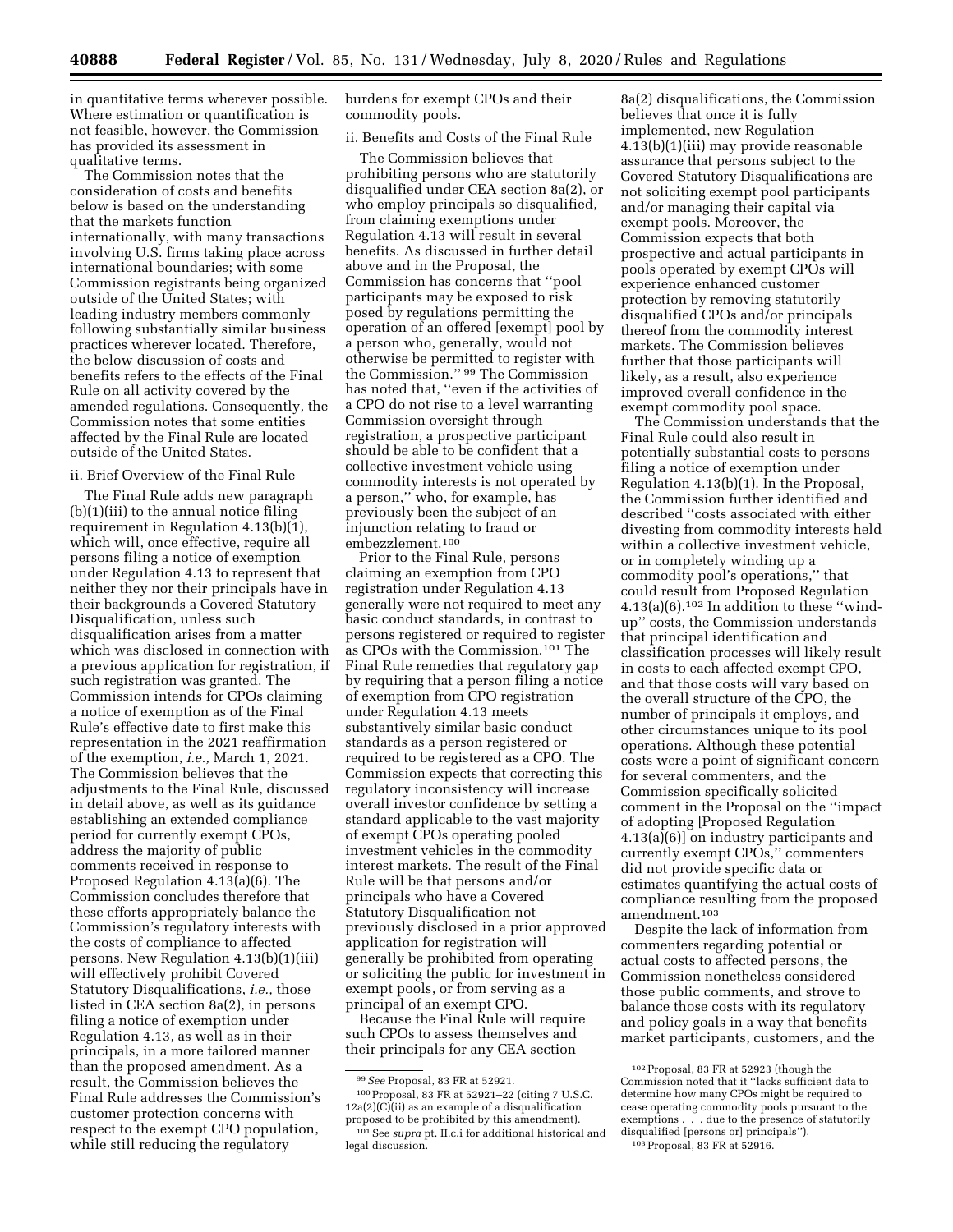general public interest. By narrowing the scope of the Covered Statutory Disqualifications in new Regulation 4.13(b)(1)(iii) to those listed in CEA section 8a(2), the Commission believes that the Final Rule strikes an appropriate regulatory balance between customer protection concerns and increased regulatory requirements. This adjustment means the required representation will target the most serious offenses warranting the statutory disqualifications listed in the CEA within the general population of exempt CPOs, including their principals. Moreover, the Final Rule further reduces procedural confusion by limiting the CSDs to those disqualifications that would serve as a bar to registration with the Commission, absent an additional hearing or proceeding. Finally, by providing guidance herein that extends the compliance period for persons currently relying upon a claim of exemption under Regulation 4.13(b)(1), the Commission wishes to facilitate compliance with the Final Rule. Specifically, the Commission intends this guidance to mitigate the risk of business interruption by providing affected persons with additional time to assess themselves and their principals, and to identify and address any CSDs that are found. The Commission is employing this tailored and gradual approach for the Final Rule and its implementation to, among other things, generally moderate costs to affected persons caused by new Regulation 4.13(b)(1)(iii).

### iii. Section 15(a) Considerations

1. Protection of Market Participants and the Public

The Commission considered whether the Final Rule will have any detrimental effect on the customer protections of the Commission's regulatory regime and has concluded that the Final Rule will generally have a positive effect on the protection of market participants and the public. Through new Regulation 4.13(b)(1)(iii), the Commission is remedying an inconsistency, in which a person who may be prohibited by the CEA from conducting activities requiring registration could nonetheless engage in those activities by claiming a CPO registration exemption instead. The Final Rule will ensure that persons filing a notice of exemption under Regulation 4.13(b)(1), as amended, and persons registered or required to be registered as CPOs with the Commission will be treated similarly—in either instance, all such persons must be able to represent that they and their

principals are, at a minimum, not disqualified under CEA section 8a(2), prior to soliciting the public for investment in, or otherwise operating a commodity pool. The Commission believes that basic conduct standards applicable to CPOs, regardless of registration status, will improve customer protection within the Commission's CPO regulatory program.

2. Efficiency, Competitiveness, and Financial Integrity of Markets

Section 15(a)(2)(B) of the CEA requires the Commission to evaluate the costs and benefits of a regulation in light of efficiency, competitiveness, and financial integrity considerations. The Commission believes that the Final Rule may positively impact the efficiency, competitiveness, and financial integrity of the commodity interest markets. The Final Rule will require all persons filing a notice under amended Regulation 4.13(b)(1) to represent that neither they nor their principals have in their backgrounds a Covered Statutory Disqualification. To the extent that disqualified persons are prevented from being an exempt CPO or from serving as a principal of an exempt CPO, as a result of new Regulation 4.13(b)(1)(iii), the Commission expects such disqualified persons (and principals) would either exit the commodity interest markets, or at least, discontinue operating in the exempt commodity pool space. Therefore, because it will ultimately cause the removal of entities, persons, and principals disqualified under CEA section 8a(2) from the exempt commodity pool space, the Commission believes that the Final Rule could have a positive impact on the efficiency, competitiveness, and financial integrity of the commodity interest markets overall.

### 3. Price Discovery

Section 15(a)(2)(C) of the CEA requires the Commission to evaluate the costs and benefits of a regulation in light of price discovery considerations. For the reasons noted above, the Commission believes that the Final Rule generally results in limited, discrete changes to regulatory processes and filings that will not have a significant impact on price discovery.

## 4. Sound Risk Management

Section 15(a)(2)(D) of the CEA requires the Commission to evaluate a regulation in light of sound risk management practices. The Commission believes that the Final Rule will not have a significant impact on the practice of sound risk management because the manner in which various CPOs, pooled

investment vehicles, and their respective principals organize, register, or claim an exemption from such registration has only a small influence on how such market participants manage their risks overall.

## 5. Other Public Interest Considerations

Section 15(a)(2)(E) of the CEA requires the Commission to evaluate the costs and benefits of a regulation in light of other public interest considerations. The Commission did not identify any additional public interest considerations not already discussed above.

### *d. Anti-Trust Considerations*

Section 15(b) of the CEA requires the Commission to take into consideration the public interest to be protected by the antitrust laws and endeavor to take the least anticompetitive means of achieving the purposes of the CEA, in issuing any order or adopting any Commission rule or regulation (including any exemption under CEA section 4(c) or 4c(b)), or in requiring or approving any bylaw, rule, or regulation of a contract market or registered futures association established pursuant to section 17 of the CEA.104 The Commission believes that the public interest to be protected by the antitrust laws is generally to protect competition. The Commission requested comment on whether the Proposal implicated any other specific public interest to be protected by the antitrust laws and received no comments addressing this issue.

The Commission has considered the Final Rule to determine whether it is anticompetitive and has identified no anticompetitive effects. Because the Commission has determined the Final Rule is not anticompetitive and has no anticompetitive effects, the Commission has not identified any less anticompetitive means of achieving the purposes of the CEA.

## **List of Subjects in 17 CFR Part 4**

Advertising, Brokers, Commodity futures, Commodity pool operators, Commodity trading advisors, Consumer protection, Reporting and recordkeeping requirements.

For the reasons stated in the preamble, the Commodity Futures Trading Commission amends 17 CFR part 4 as follows:

<sup>104</sup> 7 U.S.C. 19(b).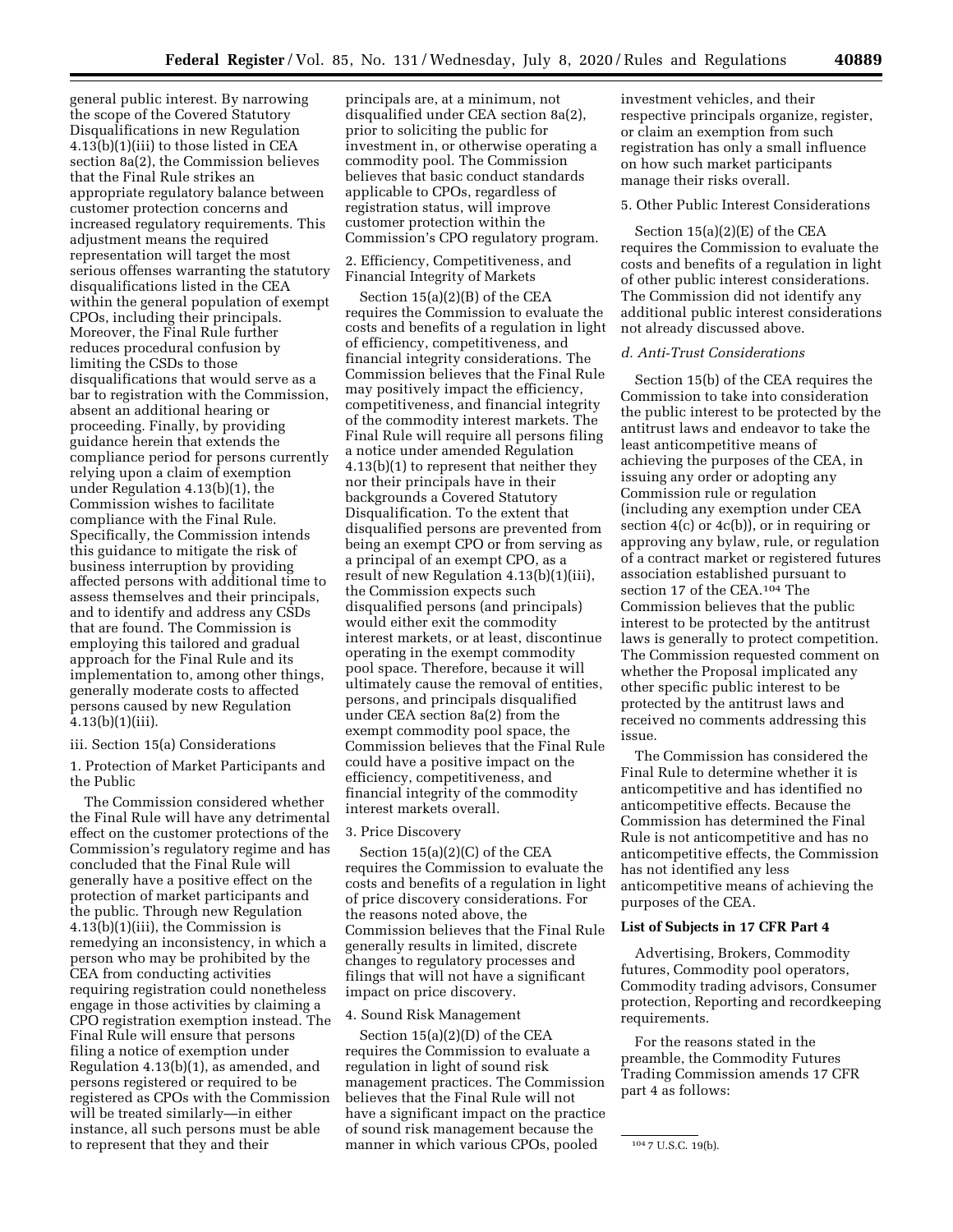### **PART 4—COMMODITY POOL OPERATORS AND COMMODITY TRADING ADVISORS**

■ 1. The authority citation for part 4 continues to read as follows:

**Authority:** 7 U.S.C. 1a, 2, 6(c), 6b, 6c, 6*l,*  6m, 6n, 6*o,* 12a, and 23.

■ 2. Amend § 4.13 by:

■ a. Revising paragraph (b)(1)(ii); and

■ b. Redesignating paragraph (b)(1)(iii) as (b)(1)(iv), and adding new paragraph  $(b)(1)(iii)$ .

The addition and revision read as follows:

## **§ 4.13 Exemption from registration as a commodity pool operator.**

\* \* \* \* \* (b)(1) \* \* \*

(ii) Specify the paragraph number pursuant to which the person is filing the notice (*i.e.,* § 4.13(a)(1), (2), (3), or (5)) and represent that the pool will be operated in accordance with the criteria of that paragraph;

(iii) Represent that neither the person nor any of its principals has in its background a statutory disqualification that would require disclosure under section 8a(2) of the Act if such person sought registration, unless such disqualification arises from a matter which was disclosed in connection with a previous application for registration, where such registration was granted; and

\* \* \* \* \*

Issued in Washington, DC, on June 5, 2020, by the Commission.

### **Robert Sidman,**

*Deputy Secretary of the Commission.* 

**Note:** The following appendices will not appear in the Code of Federal Regulations.

**Appendices to Registration and Compliance Requirements for Commodity Pool Operators and Commodity Trading Advisors: Prohibiting Exemptions Under Regulation 4.13 on Behalf of Persons Subject to Certain Statutory Disqualifications—Commission Voting Summary, Chairman's Statement, and Commissioners' Statements** 

## **Appendix 1—Commission Voting Summary**

On this matter, Chairman Tarbert and Commissioners Quintenz, Behnam, Stump, and Berkovitz voted in the affirmative. No Commissioner voted in the negative.

### **Appendix 2—Supporting Statement of Chairman Heath P. Tarbert**

As Robert Louis Stevenson aptly put it, ''Everybody, sooner or later, sits down to a banquet of consequences."

Today we are focused on the consequences of bad acts that result in ''statutory disqualification'' under the Commodity Exchange Act (''CEA''). These acts include the most serious types of financial crimes, such as embezzlement, theft, extortion, fraud, misappropriation, and bribery. Once an individual is statutorily disqualified, the CFTC may deny or revoke his or her registration. The same is true for corporate entities.

It stands to reason that someone who has been statutorily disqualified—and thus has no right to register with the CFTC—would be precluded from managing other people's money and positions in the derivatives markets the CFTC regulates. But currently, this is not exactly the case. As it turns out, a statutorily disqualified person who wishes to operate a fund that trades derivatives may simply claim one of the exemptions from registration as a commodity pool operator (''CPO'') under CFTC Rule 4.13. Although each of these exemptions has a number of conditions, the absence of statutory disqualification is not currently among them.

Today's final rule closes this loophole for bad actors. Under our rule as amended, a CPO claiming a registration exemption would be required to certify that neither the CPO nor any of its principals has in its background conduct that would result in automatic statutory disqualification under the CEA. I believe this rule will enhance customer protections and public confidence in the integrity of the derivatives markets by ensuring that bad actors cannot gain access to the funds of innocent, third-party investors simply by filing an exemption claim.2

2The Commission has adopted a registration exemption for CPOs that meet the definition of ''family office'' under the Securities and Exchange Commission's regulations governing investment advisers. 84 FR 67,368 (Dec. 10, 2019). Section 409 of the Dodd-Frank Act excluded family offices from the definition of ''investment adviser'' subject to the Investment Advisers Act. Given the clear legislative intent to remove family offices from regulation, it would be inappropriate for the CFTC to exert its own oversight over such offices. As Congress recognized in the Dodd-Frank Act, regulatory oversight over family offices would be a wasteful use of taxpayer funds, as such offices are owned and controlled by a single wealthy family. Given their affluence and familial ties, these investors generally neither desire nor need investor protections designed for the retail public at large. Consistent with this approach, today's prohibition on statutory disqualification does not apply to CPOs that are family offices. That said, we cannot allow bad actors to operate a family office in a way that adversely affects the market as a whole—for

In so doing, we also strike a balance between bad acts that warrant automatic disqualification and other behavior that requires the opportunity for a hearing before the subject is disqualified. Because the CEA itself makes this kind of distinction in the context of registration, the Commission believes that lesser offenses 3 warrant different treatment than recent and more serious offenses in the context of registration exemptions. Thus, today's prohibition on statutory disqualification does not include offenses for which the CEA itself requires a hearing prior to disqualification.

I am comfortable with this exclusion, both because it is consistent with legislative intent and because CPOs relying on a Rule 4.13 registration exemption generally do not manage the money and derivatives positions of the retail public at large. Rather, these CPOs are limited by the terms of their exemption to small pools of select participants, pools limited to sophisticated investors, pools with de minimis derivatives positions, and the like.4

In addition to protecting customers from bad actors and enhancing the integrity of the derivatives profession, this rule also furthers the CFTC's strategic goal of ''being tough on those who break the rules.'' 5 No longer will financial wrongdoers be able to use registration exemptions as a loophole to avoid the full consequences of their actions. For these reasons, I am pleased we are acting to finalize this rule.

Finally, it is worth remembering that sound regulation of the U.S. derivatives markets stems from a robust federal framework that the CFTC primarily administers, complemented and strengthened by an equally robust regime of selfregulation. A central pillar of that regime is the National Futures Association (''NFA''), the main self-regulatory organization for CPOs. NFA's strong support for this rule is just one of countless actions that demonstrate their steadfast commitment to the integrity of the derivatives community.6

3This includes offenses that are less recent (*e.g.,*  felony convictions that are more than ten years old) or are less relevant to a person's fitness to handle customer funds (*e.g.,* convictions for felonies that do not involve financial wrongdoing). See, *e.g.,* CEA Section 8a(3)(D).

4The rule also excludes statutory disqualifications that were previously disclosed to the Commission in a registration application, if the Commission chose to permit registration notwithstanding the disqualification. This exclusion is relevant because a CPO may be registered with the CFTC with respect to certain pools that it manages and claim a registration exemption with respect to other pools.

5See Draft CFTC 2020–2024 Strategic Plan, 85 FR 29,935 (May 19, 2020), *[https://www.govinfo.gov/](https://www.govinfo.gov/content/pkg/FR-2020-05-19/pdf/2020-10676.pdf) [content/pkg/FR-2020-05-19/pdf/2020-10676.pdf.](https://www.govinfo.gov/content/pkg/FR-2020-05-19/pdf/2020-10676.pdf)* 

6See NFA Comment Letter on Registration and Compliance Requirements for Commodity Pool Operators and Commodity Trading Advisors (Dec. 17, 2018).

<sup>1</sup>While this is the popular rendering of Stevenson's quote, it appears to be apocryphal. Stevenson apparently used the phrase ''game of consequences.'' See Spurious Quotations, The Robert Louis Stevenson Archive, *[http://www.robert](http://www.robert-louis-stevenson.org/richard-dury-archive/nonquotes.htm)[louis-stevenson.org/richard-dury-archive/](http://www.robert-louis-stevenson.org/richard-dury-archive/nonquotes.htm) [nonquotes.htm.](http://www.robert-louis-stevenson.org/richard-dury-archive/nonquotes.htm)* Regardless whether Stevenson referred to a banquet or a game, his point was the same: Everyone must face the consequences of his or her actions. That is true for life generally, and for the derivatives markets specifically.

example, by engaging in manipulative or deceptive transactions through the family office. To that end, I have asked the Division of Swap Dealer and Intermediary Oversight to conduct a special call to determine how many family office managers would be prohibited from claiming the exemption if they were covered by this rule.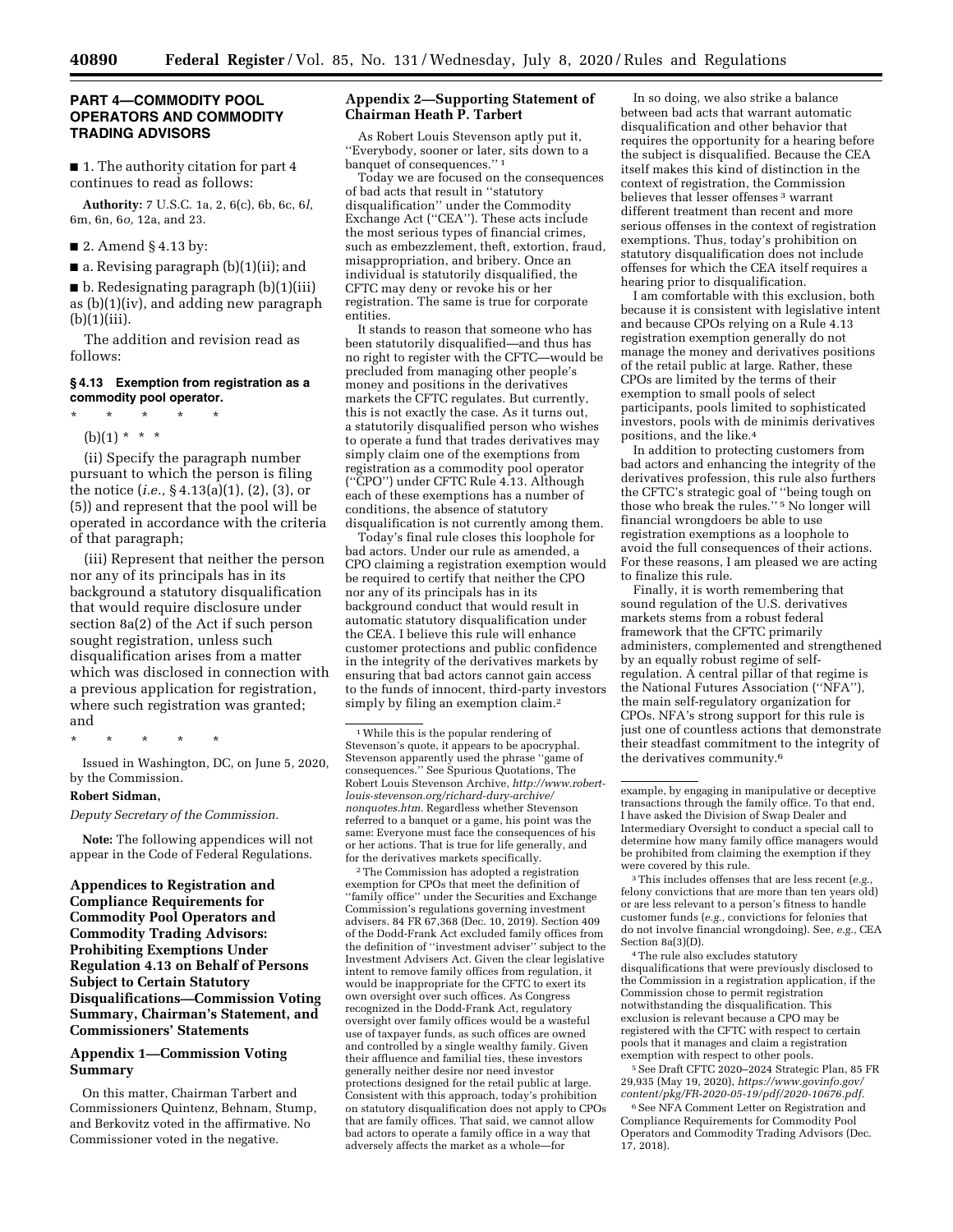# **Appendix 3—Supporting Statement of Commissioner Brian Quintenz**

I am pleased to support today's final rule amending the procedures for certain commodity pool operators (CPOs) to claim an exemption from registration.<sup>1</sup> It is sound policy to prevent a firm from claiming a registration exemption if the entity or its principals are ''statutorily disqualified'' under section 8a(2) of the Commodity Exchange Act, when the same disqualification would prevent them from registering with the Commission. The disqualification applicable under today's amendment covers some of the most serious offenses under the Act, including fraud. While an exempt CPO is more limited in its activities than a registered CPO, for example, no pool has more than 15 participants 2 or the CPO's commodity interest activity must remain below certain initial margin and notional amount thresholds,<sup>3</sup> an exempt CPO still manages money for the public. I therefore agree with today's amendment that the firm should be held to one of the most fundamental customer protection standards under the Commodity Exchange Act.

I thank the Commission's staff for their work on this rulemaking, in particular for their thoughtful responses to issues that had been raised by commenters.

### **Appendix 4—Concurring Statement of Commissioner Rostin Behnam**

I support today's adoption of a final rule (the ''Final Rule'') requiring any person that files with the CFTC a notice claiming an exemption from registration as a commodity pool operator (''CPO'') under Regulation 4.13 of the Commodity Exchange Act (''CEA'' or the ''Act'') to affirmatively represent that neither the claimant nor any of the CPO's principals has in its background any statutory disqualifications listed in section 8a(2) of the CEA, which are required to be disclosed as a part of a CPO registration application with the Commission. Beyond closing a regulatory gap that allows certain persons that would generally fail to meet the CEA's basic conduct requirements to nevertheless claim an exemption from CPO registration, the Final Rule invigorates the Commission's stance as an active regulator with respect to the most diverse registration category within our jurisdiction. As I have said before, CPOs (and commodity trading advisors or ''CTAs'') are often identifiable by variable organizational structures, investment focus, participation, and solicitation, as well as complexity in how they are regulated within our authority.1 These factors demand that when we act, we do so with a laser focus on customer protections. I am pleased that

this Final Rule aggressively advances customer protection in a tangible way.

I believe it is fully within our statutory duty to provide, at the very least, a foundational level of security on which customers, regardless of their experience and aptitude, can rely when parsing and considering what can seem like an endless amount of important information and fine print. Today's Final Rule provides that footing for exempt commodity pool participants by generally prohibiting persons who have, or whose principals have, in their backgrounds any of the statutory disqualifications listed in CEA section 8a(2)—which are generally egregious, recent in time, and based upon a previous finding or order by the Commission, a court, or another governmental body—from soliciting and accepting funds for participation in commodity pools, even if they are exempt.

I am pleased that the Final Rule and its preamble address the significant number of responsive public comments, especially those seeking clarity on process and procedure. Last fall, when the Commission finalized several amendments to Part 4 of the regulations addressing various registration and compliance requirements for CPOs and CTAs, I commended, among other things, its decision to not move forward at that time on the part of the proposal that led to today's Final Rule.2 That decision has led to a more thoughtful consideration of the comments received, the practicalities of the proposal, and the Commission's need to fulfill its regulatory goals while remaining true to the Act. To that end, I appreciate that the Final Rule preserves the Commission's direct and delegated authorities under CEA section  $8a(2)$  and Regulation 4.12(a) to ultimately evaluate fitness for registration—or exemption, as the facts may dictate.

## **Appendix 5—Statement of Commissioner Dan M. Berkovitz**

I support today's final rule to prohibit commodity pool operators (''CPOs'') or their principals who are subject to statutory disqualification under Section 8a(2) from claiming an exemption from registration. This rule narrows a loophole in our CPO registration framework and strengthens the Commission's regulations to protect customers and market integrity.

Section 8a(2) of the Commodity Exchange Act (''CEA'') lists the offenses for which the Commission may refuse, suspend, or condition registration without a prior hearing. These offenses include major violations of a number of laws and regulations governing financial markets, including felony convictions for embezzlement, theft, extortion, and fraud.1 Today's rule will ensure that persons who are restricted under Section 8a(2) from operating in registered activities cannot escape such restrictions by engaging in activities that are exempt from registration.

Although to a large degree this rule closes an existing loophole in our regulations, it perpetuates a glaring deficiency by failing to hold CPOs of family offices or their

principals to the same standards of conduct as other exempt CPOs. The risks to market integrity presented by this omission are compounded by another recent rulemaking exempting CPOs of family offices from a requirement to notify the Commission if they claim an exemption from registration.2 Thus, under this set of new rules completed today, CPOs of family offices are exempt from registration, exempt from providing notice that they are using an exemption, and exempt from the statutory disqualifications that generally apply to all other CPOs. This triad of exemptions for CPOs of family offices leaves the Commission uniquely unaware of the activities and integrity of these entities.

As I noted in my dissent on the final rule that exempted CPOs of family offices from notifying the Commission that they are claiming an exemption, family offices today are not ''mom and pop'' operations that invest small sums in commodities, but rather large and sophisticated asset management enterprises established by and for megamillionaires and billionaires.3 The Commission justified these exemptions on the grounds that related family members in these ''sophisticated'' entities do not need the customer protections that the CFTC otherwise applies to CPO activities. However, regardless of whether this assessment is accurate, customer protection is just one of several objectives of the Commission's CPO regulations. The regulation of CPOs facilitates the Commission's oversight of the derivative markets, management of systemic risks, and mandate to ensure safe trading practices.4 There is no basis to conclude that the activities of large family office CPOs pose less of a concern in these areas than the activities of other exempt or non-exempt CPOs.

The regulatory principle here is straightforward. We are not only responsible for monitoring market participants that pose risk to customers, but also those who pose risk to the integrity of our markets. Individuals who commit felonies or other serious violations affecting the integrity of financial markets should not be permitted to trade in CFTC markets, particularly without at least some supervision and oversight. If a

3 Dissenting Statement of Commissioner Dan M. Berkovitz: Rulemaking to Provide Exemptive Relief for Family Office CPOs: Customer Protection Should be More Important than Relief for Billionaires, *available at [https://www.cftc.gov/](https://www.cftc.gov/PressRoom/SpeechesTestimony/berkovitzstatement112519)  [PressRoom/SpeechesTestimony/](https://www.cftc.gov/PressRoom/SpeechesTestimony/berkovitzstatement112519)  [berkovitzstatement112519.](https://www.cftc.gov/PressRoom/SpeechesTestimony/berkovitzstatement112519)* 

4*See, e.g.,* Commodity Pool Operators and Commodity Trading Advisors: Compliance Obligations, 77 FR 11252, 11253, 11275 (Feb. 24, 2012); upheld in *Investment Company Institute* v. *CFTC,* 720 F.3d 370 (D.C. Cir. 2013). In Section 4l of the CEA, Congress declared, ''the activities of commodity trading advisors and commodity pool operators are affected with a national interest in that, among other things . . . their operations are directed toward and cause the purchase and sale of commodities for future delivery . . . and the foregoing transactions occur in such volume as to affect substantially transactions in contract markets.'' 7 U.S.C. 6l.

<sup>1</sup>Amended Commission regulation 4.13(b)(1)(iii) (17 CFR 4.13(b)(1)(iii)).

<sup>2</sup>Commission regulation 4.13(a)(2).

<sup>3</sup>Commission regulation 4.13(a)(3).

<sup>1</sup>Rostin Behnam, Statement of Concurrence by CFTC Commissioner Rostin Behnam: Amendments to Registration and Compliance Requirements for Commodity Pool Operators and Commodity Trading Advisors, Nov. 25, 2019, *[https://](https://www.cftc.gov/PressRoom/SpeechesTestimony/behnamstatement112519) [www.cftc.gov/PressRoom/SpeechesTestimony/](https://www.cftc.gov/PressRoom/SpeechesTestimony/behnamstatement112519)  [behnamstatement112519.](https://www.cftc.gov/PressRoom/SpeechesTestimony/behnamstatement112519)* 

<sup>2</sup> *Id.* 

<sup>&</sup>lt;sup>1</sup> CEA Section 8a(2)(D)(iii).

<sup>2</sup>Final Rule, Registration and Compliance Requirements for Commodity Pool Operators (CPOs) and Commodity Trading Advisors: Family Offices and Exempt CPOs, 84 FR 67355 (Dec. 10, 2019).